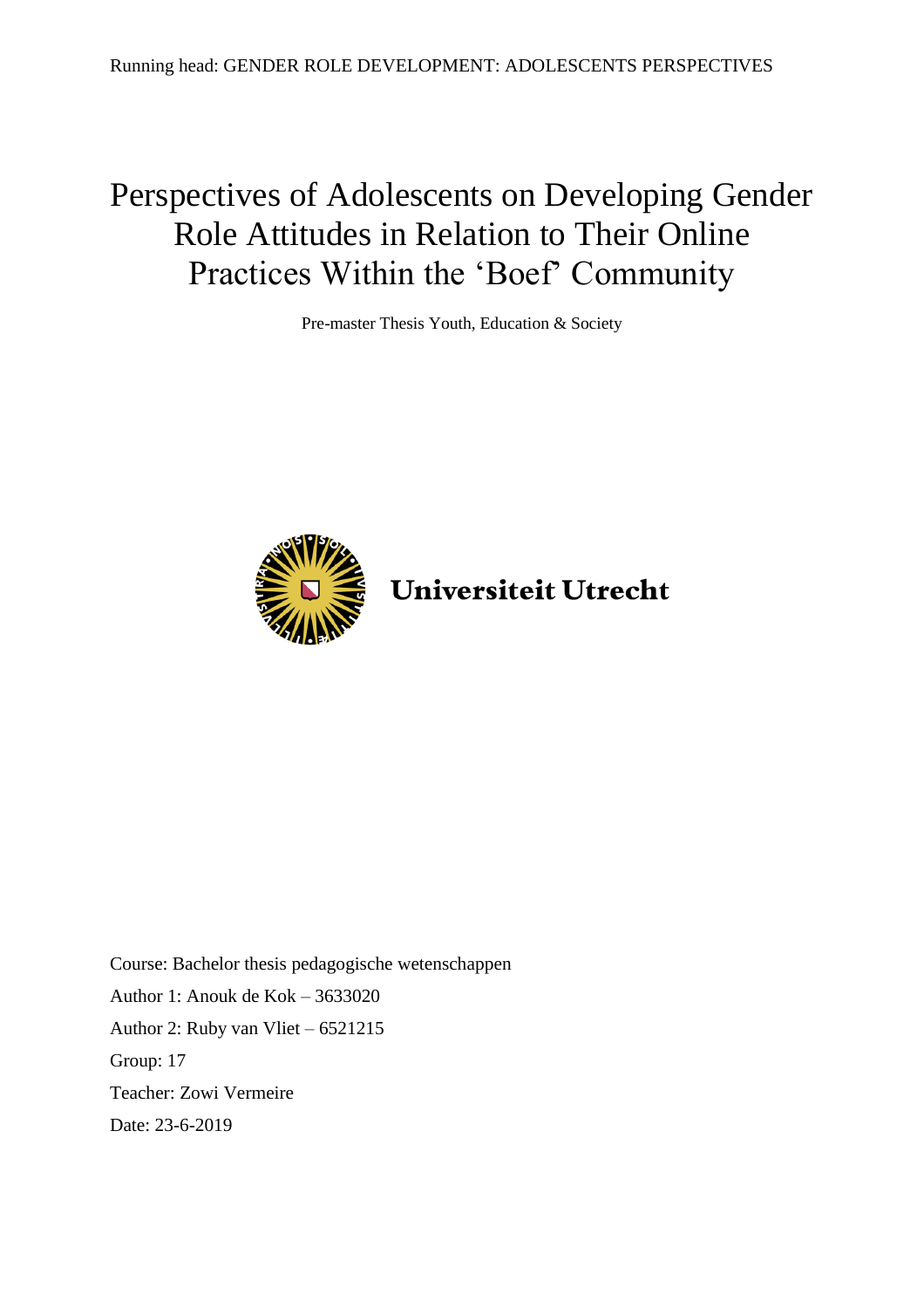#### Abstract

In an attempt to gather insights into points of view toward gender role attitude development in relation to online practices within the Boef community, a qualitative study was carried out in which data was collected among seventeen adolescents between thirteen and twenty-one years old. In order to create a clear and accurate perspective on these points of view, the main research question was divided into two sub-questions: one focusing on the masculine gender role, the other on the feminine gender role. For each sub-question, data was collected by means of conducting semi-structured interviews and organizing focus groups. Subsequently, NVivo was used to perform a content analysis (Boeije, 2010) which resulted in three main themes and multiple subthemes: attitudes toward gender roles in general, attitudes toward gender roles in relation to Boef, and perspectives on how online practices within the Boef community relate to developing gender role attitudes. The results of this study have led to the conclusion that there appeared to be a resemblance between attitudes toward gender roles in general and attitudes toward gender roles in relation to Boef. For instance, regarding both attitudes, masculinity was linked to behavior only; whereas femininity was mainly linked with features of appearance. However, also remarkable differences were found within the specifics of the descriptions. In addition, the results of this research suggest that adolescents are capable of choosing between different attitudes towards femininity. Moreover, adolescents perceive Boef as a social media celebrity who is able to show them an example of how to become popular and successful. Lastly, features of online platforms seem to provide adolescents with new insights on their attitudes toward gender roles. For instance, respondents described how they use examples on social media to model their own attitudes.

*Keywords:* Gender roles, social media, attitude development, adolescents, Boef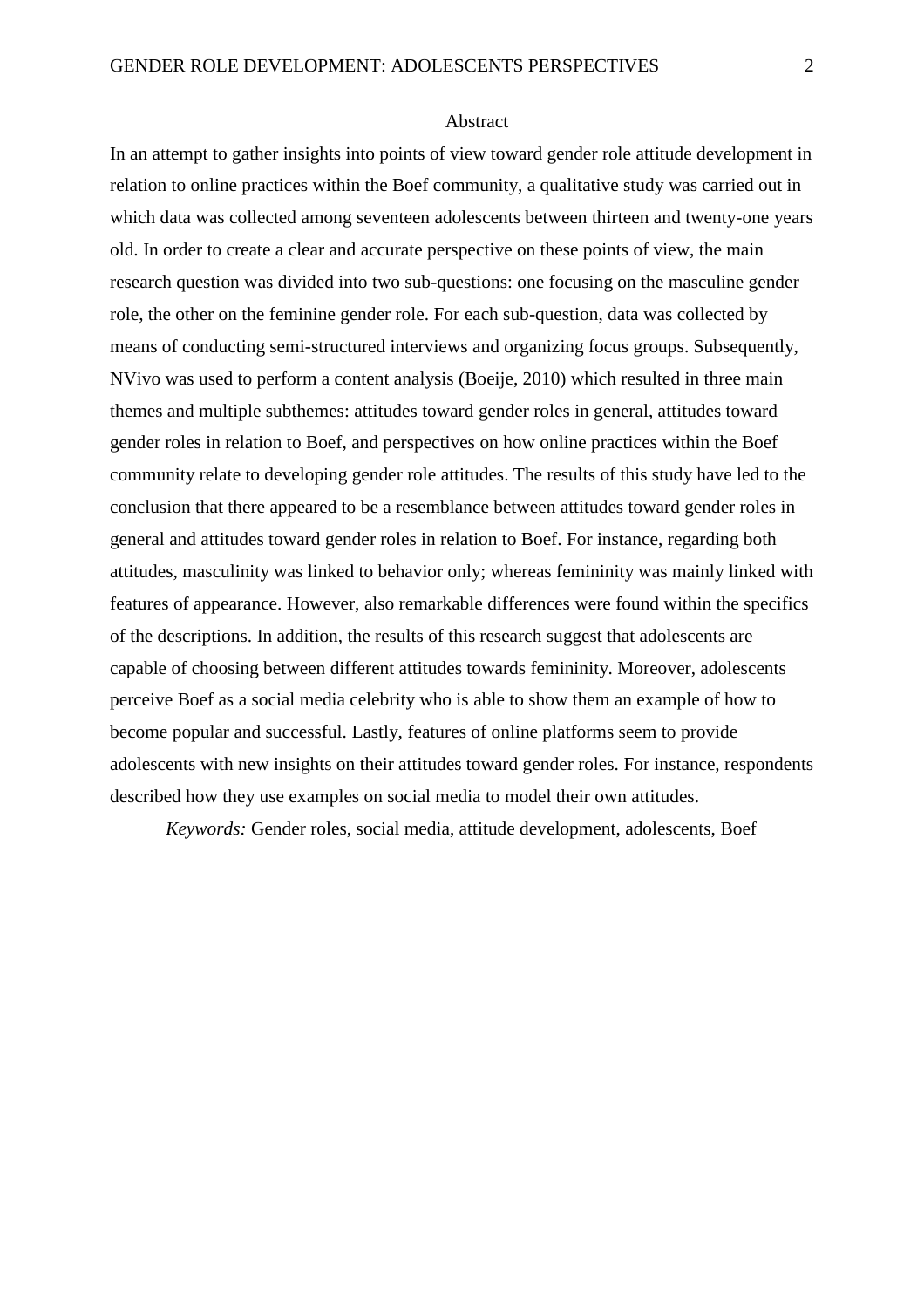#### **Introduction**

Dutch vlogger and rapper Boef, who has become known for his vlogs and music videos on his YouTube channel since 2016 (Heerma van Voss, 2017), has been brought into disrepute multiple times during the last few years for posing discriminating and misogynistic statements, both online and offline (De Nieuwe Maan, 2018). Especially the mishap of calling three young girls 'kech', Arabic for prostitute, after they had offered him a ride home has been under close scrutiny. Multiple media sources have excessively shared their concern regarding Boef's aberrations. In addition, the recently established Music#MeToo foundation has taken offense at the misogynistic behavior of Boef along with other Dutch hip hop rappers and has even filed lawsuits against them (Bouyeure, 2019). Moreover, the growing concern is evident among parents: some even boycott his music at home (Kraak, 2018). Despite this societal concern, Dutch hip hop music is dominating the charts according to Spotify's 2018 streaming numbers in The Netherlands (Duijsings & van Niekerk, 2019). Whereas hip hop historically was peripheral to mainstream music, it has now become commercialized and is infused into other areas of popular culture and media (Petchauer, 2009).

This increasing popularity among hip hop artists is also reflected in Boef's growing number of subscribers to his social media accounts (Heerma van Voss, 2017). Social media allows Boef's messages to directly reach his audience, which mainly consists of young adults (van Gijssel, 2019), and to potentially pass on values that go against the societal discourse. However, there is still a scarcity in research into the different ways that young adults interpret gender-related messages through media (Light, 2013). Wright (2016) poses that social media amongst other new technologies emerge at an increasingly fast pace, so it is reasonable to assume that "new opportunities and challenges associated with identity expression will undoubtedly follow suit". From a pedagogical perspective, it is important to understand how adolescents experience their own development within an online fan community as this provides new insights for a pedagogue's role to play. Moreover, it is interesting to explore whether the societal cause for concern is justified. Taking both arguments into consideration, it is essential to represent the voice of young adults: what are their perspectives on developing attitudes toward gender roles in relation to their online practices within the Boef community?

Identity formation is the process of personality development in which individual characteristics and a sense of self are acquired (Erikson, 1994). Erikson acknowledged that this is a lifelong process, but "adolescence and emerging adulthood represent the first and potentially the most important period for identity development during the life cycle" (1994).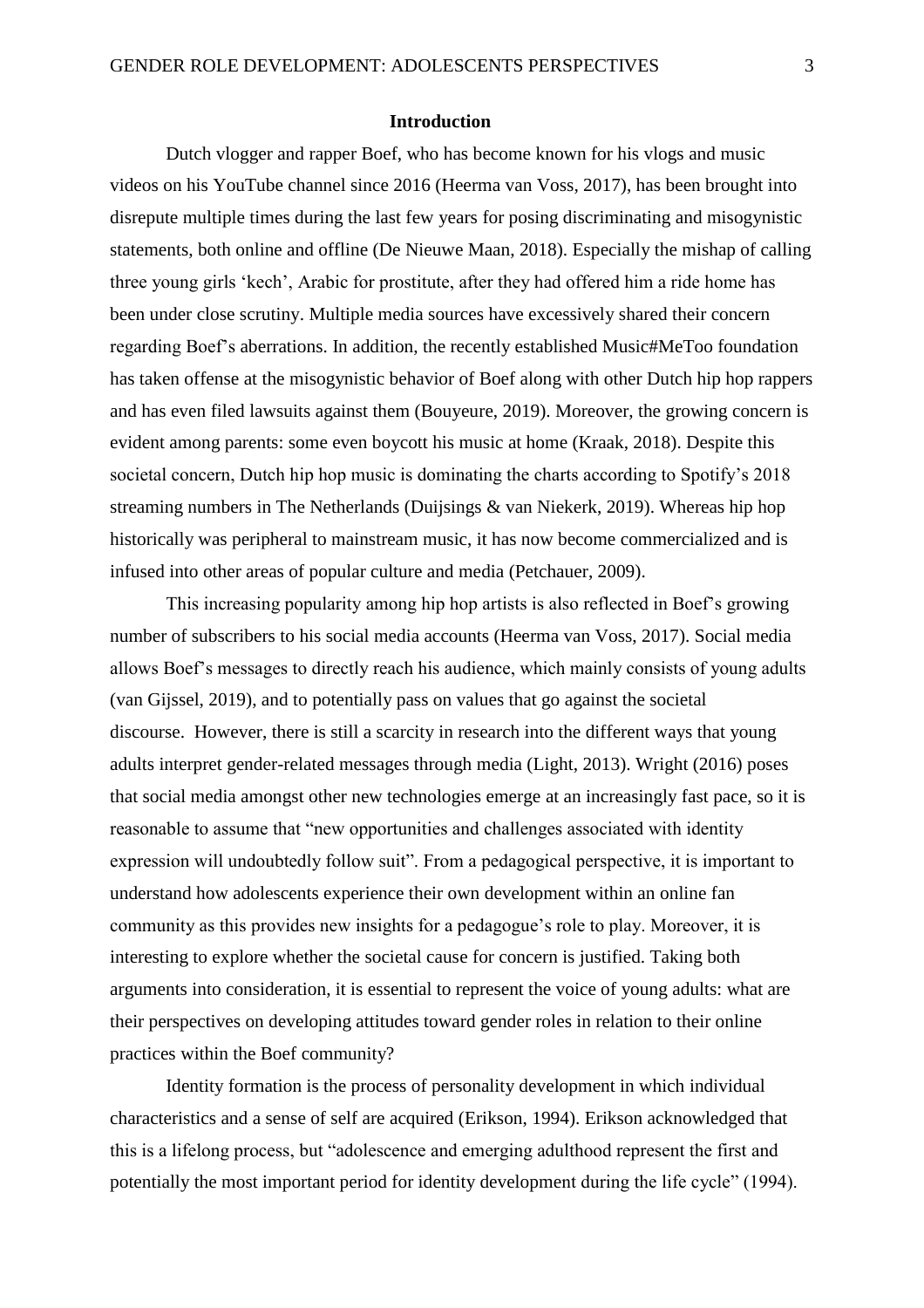During this period, the focus of identity exploration lies largely in "reflecting on who one is in relation to one's family, peers, and immediate community" (Davis, 2010) and modeling those around them and "integrating the behaviors, attitudes, and values […] into their own personality" (Erikson, 1994). However, identity development must be understood and cannot be separated from its social and cultural-historical context (Rogoff, 2003; Vygotsky, 1978). From this perspective, an individual learns and develops through and from others, and from 'aspects' from their surroundings; also described as 'culture'. For this reason, it can be concluded that identity development is a holistic process.

For modern-day adolescents and young adults, the task of identity development takes place in a world of omnipresent social media use (Wright, 2017). Consequently, digital media technologies have initiated many new contexts for adolescents to express and discover their identities, "from social network sites, cell phones, and instant messaging platforms, to blogs and vlogs, virtual words, and video-sharing sites." (Davis, 2013). As mentioned earlier, identity exploration partly occurs through immediate community interaction. This community interaction nowadays also takes place online as a result of 'social networking' (Abbas & Karadavut, 2017). Rotman & Preece (2010) defines this new concept of an online community as:

"[groups] (or various subgroups) of people, brought together by a shared interest, using a virtual platform, to interact and create user-generated content that is accessible to all community members, while cultivating communal culture and adhering to specific norms".

Within online environments, media figures play a key role as their mirror a range of possible selves young people might wish to adopt (Giles & Maltby, 2004). However, online environments have evolved considerably within the last decade (Barron et al., 2014). Consequently, media figures such as Boef have now become part of an *online* community, which means that they can directly interact with fans. In turn, this grants fans the opportunity to follow and observe his private life closely.

Media figures do not only play an important part in shaping values and beliefs, but also in developing gender role identity (Giles & Maltby, 2004). A gender role can be described as 'the expected behavior toward an individual, based on the individual's sex' (Boehnke, 2011; Kessler & McKenna, 1978; Lindsey, 2011) and 'includes different components such as interests, skills, activities, and clothing' (Kessler & McKenna, 1978).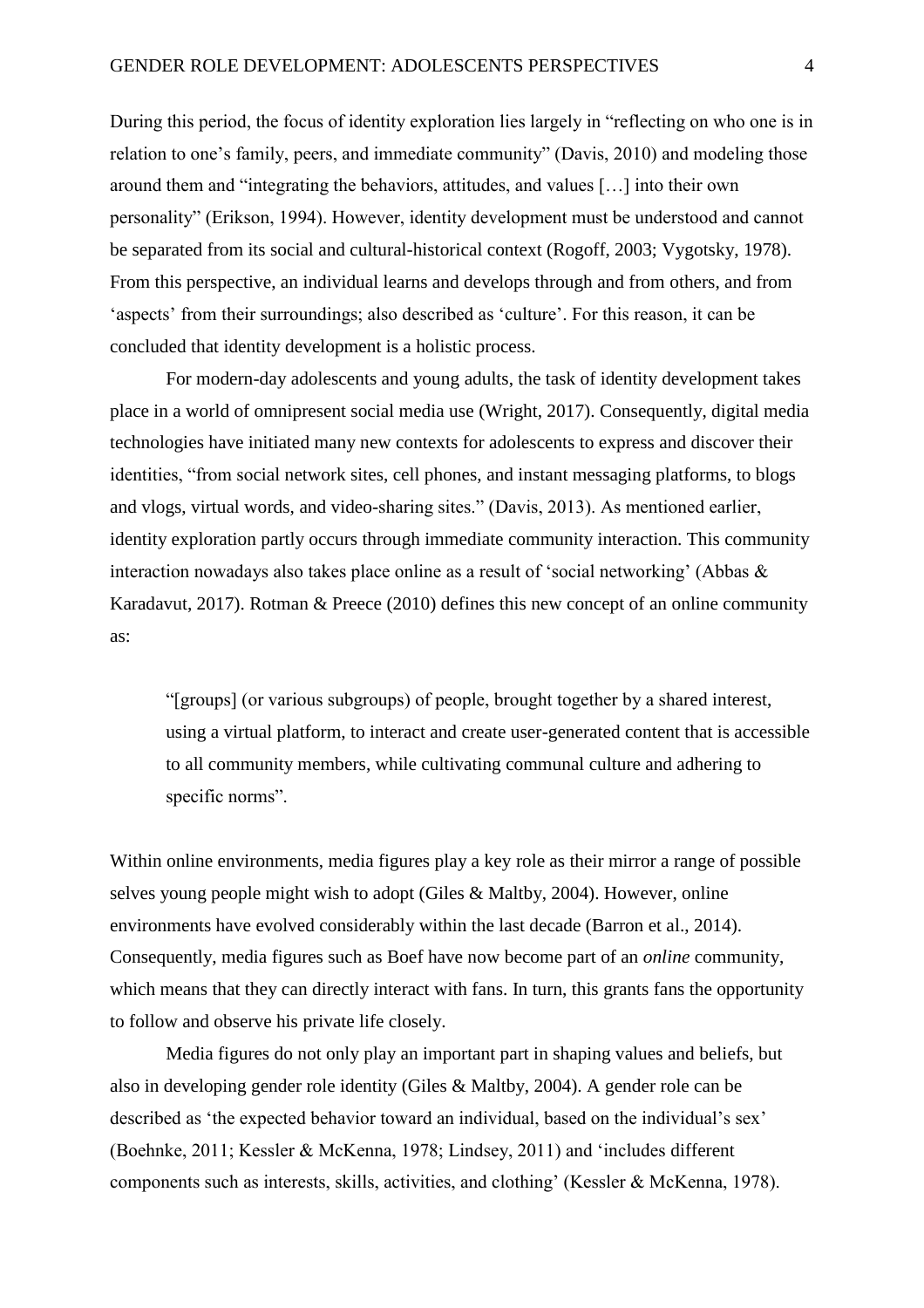Adolescents take ideals of what it means to be a man or woman partly from media figures, who present physical and behavioral gender ideals (Arnett, 1995).

Boef, as an important media figure, characterizes himself as being a part of street culture and considers it his duty to share his way of life with his online followers (Vuijsje, 2016). Both his vlogs and music videos represent conventional gender roles within this street culture. In this culture, there is a dominant masculine attitude in which competition, respect, and defensibility are evident and in which women are propagated as submissive and observed as lust objects (El Hadioui, 2013; Copes & Hochstetler, 2003). In addition, compulsive heterosexuality and resorting to violence are regarded as important masculine behavior. Moreover, when boys show 'soft' or 'feminine' behavior, they risk to become humiliated (Phoenix, Frosh, & Pattman, 2003).

Moreover, Boef can be placed within hip hop culture. Qualitative research by Stephens & Few (2007) proposes how specifically female personalities depicted within this culture have a potentially large influence on Afro-American adolescents' attitudes in regard to both their view on femininity and male behavior toward women. In addition, "hip-hop is cited for supporting hyper-masculinity, which is intertwined with misogyny" (Adams & Fuller 2006; Perry, 2004; Rose, 2008; Sharpley-Whiting, 2007). It needs to be addressed that this research aims to reflect on the relation between hip hop and street culture within Dutch society.

When researching questions about children's behavior unique to their particular cultural context, the aim is not to look for a universal truth, but rather to give a description of the child's experiences and what this means to them (Super & Harkness, 1986). As such, this research is of qualitative nature. In order to get a clear and accurate view on the attitudes of adolescents toward gender role development, the main research question has been divided into two sub-questions: one focusing on the masculine gender role, the other on the feminine gender role. As a result, an answer to both their attitudes toward their masculine and feminine gender role development can be given.

Different studies advocate for taking diversity in attitudes and variables explaining gender role development into consideration (Crouter et al., 2007; Fan & Marini, 2000; Kucinskas, 2010; Nelson & Keith, 1990; Sagara & Kang, 1998). Moreover, Giles & Maltby (2004) discussed that it might be valuable to compare different ethnic groups and cultural values in researching the function of media figures during adolescents. For these reasons, it seems valuable to apply an intersectional approach within this research (Crenshaw, 1991). This approach acknowledges "the human being as irreducible to a single characteristic, but as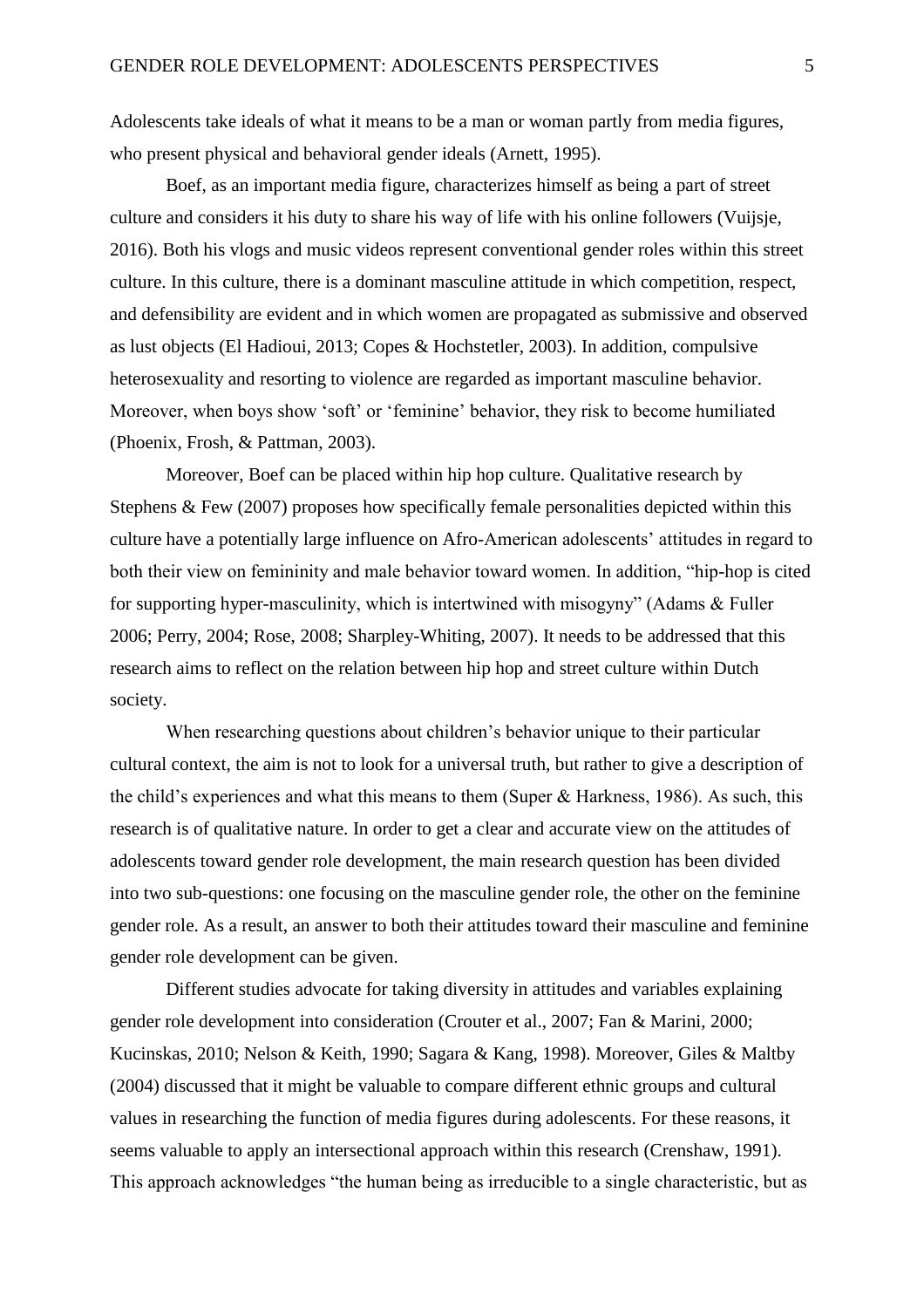a nest of multiple, interacting characteristics" (Halimi, Consuegra, Struyven, & Engels, 2016). Throughout this research, it will be explained how and to which extent intersectionality has been taken into account.

# **Method**

# **Design**

When researching questions about children's behavior unique to their particular cultural context, the aim is not to look for a universal truth, but rather to give a description of the child's experiences and what this means to them (Super & Harkness, 1986). This is the reason for choosing a qualitative research approach. The methods used within this research aim to study the child while being constantly aware of its cultural context (Kessen, 1979). As this research focuses on gaining insights into online activities of adolescents, it is of explorative nature (Neuman, 2014). Within this research, no hypotheses were set up. This was decided to avoid the risk of guiding or manipulating the process of data analysis to a certain extent (Evers, 2007).

# **Sample**

Data were collected from 9 adolescents (n=9; 5 boys, 4 girls) in interviews and 8 adolescents (n=8; 8 girls) in focus groups. Criteria for selection were that participants followed Boef on social media, actively took part in online discussions, and were familiar with his vlogs and music (videos). In addition, their age needed to correspond with the considered age range of adolescence according to Clarke-Stewart & Parke (2014): 12 to 18. However, the age range was extended to 21 by the researchers as it was difficult to recruit a satisfactory number of participants within a limited time period.

It was attempted to recruit adolescents with many different backgrounds to ensure diversity among participants. According to Christoffersen (2017), "this is an obvious precondition to measuring intersectionality". Participants were recruited by means of the snowball method: an initial number of participants who were recruited using the researchers' networks were asked to name other Boef fans, who were subsequently asked to participate (Boeije, 2010). A disadvantage of this method was that there was no full control over forming a diverse sample. For the individual interviews, however, a heterogeneous sample was established; which is in accordance with Christoffersen's statement. Both focus groups, on the other hand, consisted of girls only. Nonetheless, carrying out focus groups offered the researcher to use the interaction within the group as a source of further insight (Blaxter, Hughes & Tight, 2010). It also provided for a more in-depth focus on prominent results from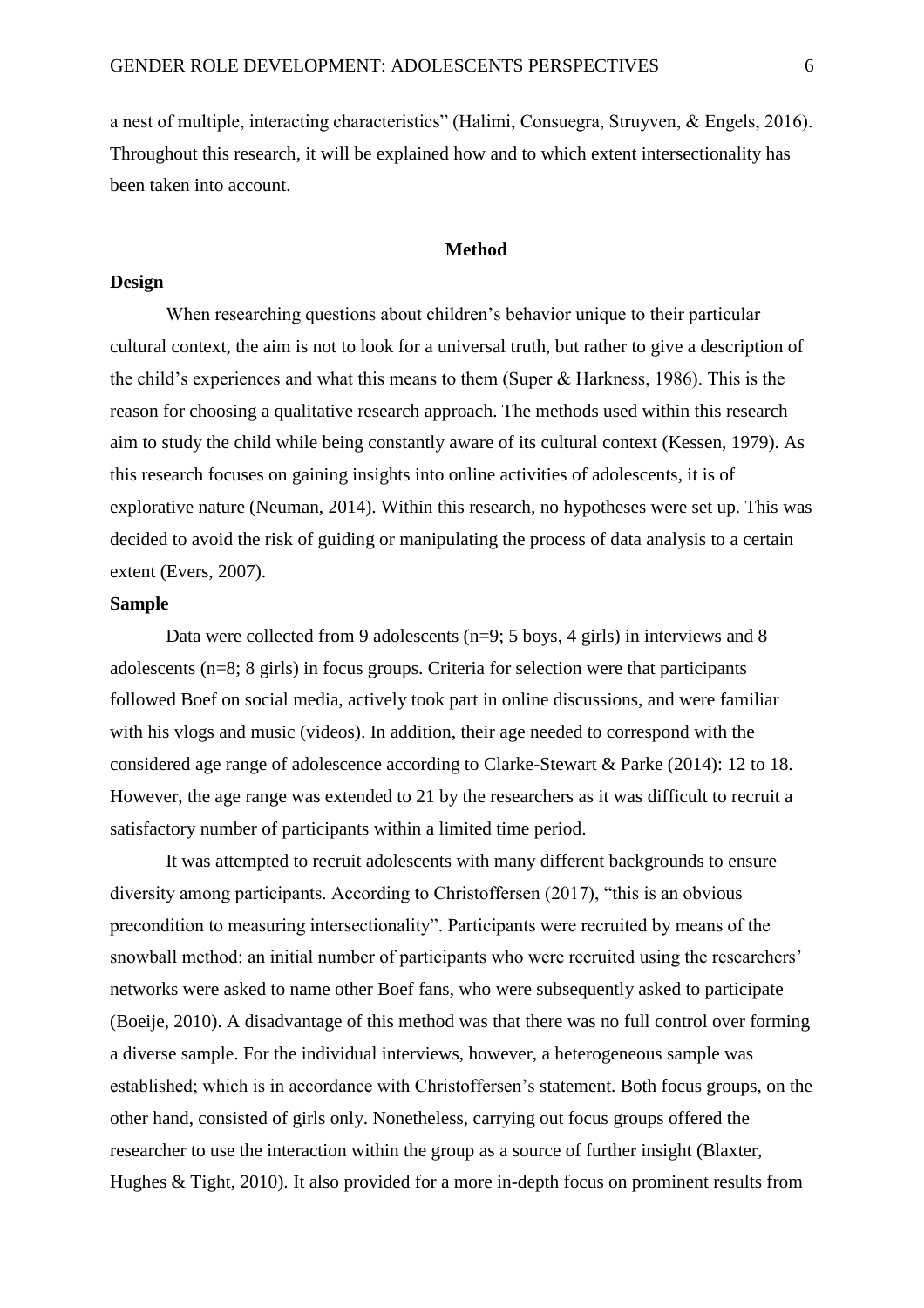the interviews. Moreover, by creating two different research situations, using both focus groups and individual interviews, the validity of the research was increased (Baarda, de Goede & Teunissen, 2005).

Additional background information for each participant and for both the authors of this research can be found in Appendix I. In intersectional research, it is important to take the positionality of everyone involved into account (Lutz, 2015). The researchers of this study are aware of the fact that they differ from the sample in for example age, gender, education and cultural background. This has been taken into consideration throughout the entire research process.

#### **Data collection**

After having received consent for participation of each respondent, parents or caretakers of respondents under 16 were approached and informed about the research project by means of informed consent (Boeije, 2010). Subsequently, prior to each interview and the focus groups, respondents were being informed about recording the interview session and asked for permission. Participants were also being made clear that they could withdraw from our research at any time, because they did not know beforehand that gender roles were being discussed (Boeije, 2010). Data collection took place during April and May of 2019 and was done at places respondents felt most comfortable with. The mean duration of the interviews was 42 minutes and 45 minutes for the focus groups. The interviews and focus groups were carried out with the use of a topic list, which served as a reminder of questions and topics that mattered and acted as prompts when losing track during the interview (Boeije, 2010). The topic list was made by virtue of the constructs within the research question and can be found in Appendix II. It should be noted that various constructs go hand in hand, as is clarified in the introduction.

**Gender role attitude development**. A gender role can be described as 'the expected behavior toward an individual, based on the individual's sex' (Boehnke, 2011; Kessler & McKenna, 1978; Lindsey, 2011) and 'includes different components such as interests, skills, activities, and clothing' (Kessler & McKenna, 1978). Gender role attitudes are people's beliefs about these aforementioned behaviors (Frieze & Ciccocioppo, 2009). 'Development' within this construct refers to identity development, which are people's explicit and implicit responses to the question: "who are you?" (Vignoles, Schwartz, & Luyckx, 2011).

**Online practices within the Boef community**. On social network sites, people can create a profile which shows personal information. For example: name, age, occupation, etc., along with photos and / or videos. In addition, social media platforms display your (online)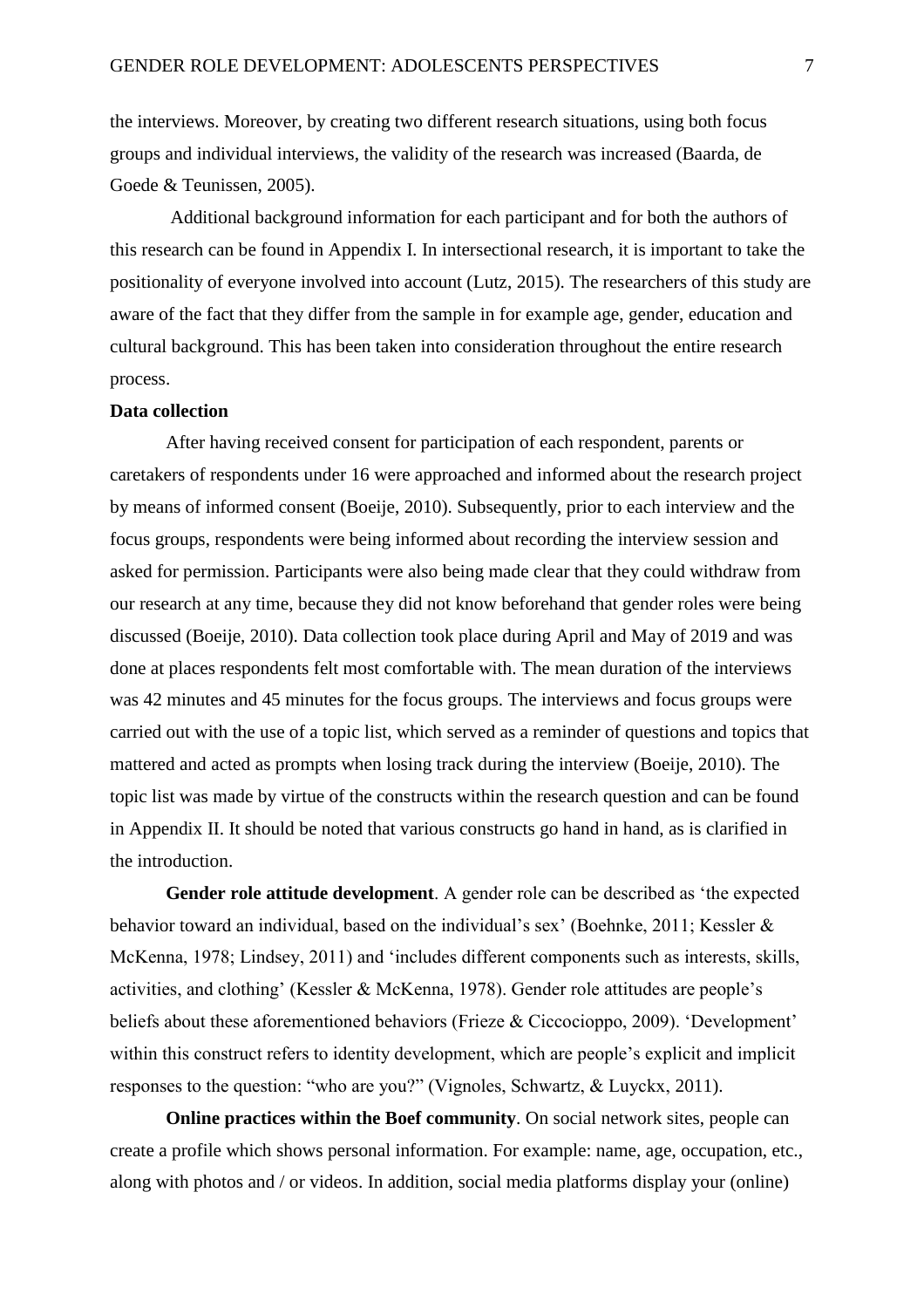friends and you are able to traverse friend lists (Boyd & Ellison, 2007). As a result, social network sites offer the opportunity to bring people together by a shared interest and create an online community (Rotman & Preece, 2010). Adolescents use social media platforms to mediate their relationships with friends, romantic partners and broader groups of peers (Ito et al., 2009). The 'Boef' community within this research can be defined as the group of people who all participate in the virtual platforms Instagram, YouTube and Snapchat to follow rapper and vlogger Boef and interact with his generated content, i.e. by means of liking photos or reacting to comments.

# **Data analysis**

The authors of this research individually analyzed different transcripts due to time and practical constraints. As a result, one author analyzed both focus groups and 6 interviews and the other author focused on the analysis of 9 interviews only. NVivo was used to perform a content analysis (Boeije, 2010) which resulted in three main themes and multiple subthemes. These will be elaborately discussed in the 'results' section. After data analysis, both the author's outcomes were compared and discussed and appeared to be in correspondence with each other. Besides content analysis, memos were made to reflect on the researchers' role and specific experiences with regard to intersectional issues. These were subsequently discussed between the authors. In two cases, the interpretations of both researchers were checked by contacting the participants following the period of analysis. This was done to avoid misrepresentation on behalf of the researcher (Mays & Pope, 2000).

Due to time constraints, both the interviews and the focus groups were conducted by either one of the authors of this research. As a result, no observations could be made concerning noteworthy behavior of participants or the interactions between the researcher and participant. However, when multiple researchers collect data, analyst triangulation is taken into account and potential bias is reduced (Patton, 1999). For example, the interpretations of both the researchers' results were compared during data analysis. As a result, no discrepancies were found; which contributes to the reliability of the data.

#### **Results**

#### **Gender role attitudes toward femininity**

Fourteen adolescents were interviewed in an attempt to answer the question: what are their perspectives on developing attitudes toward femininity in relation to their online practices within the Boef community? The age range of the participants was between thirteen and twenty-one years old. Three boys and three girls were interviewed through individual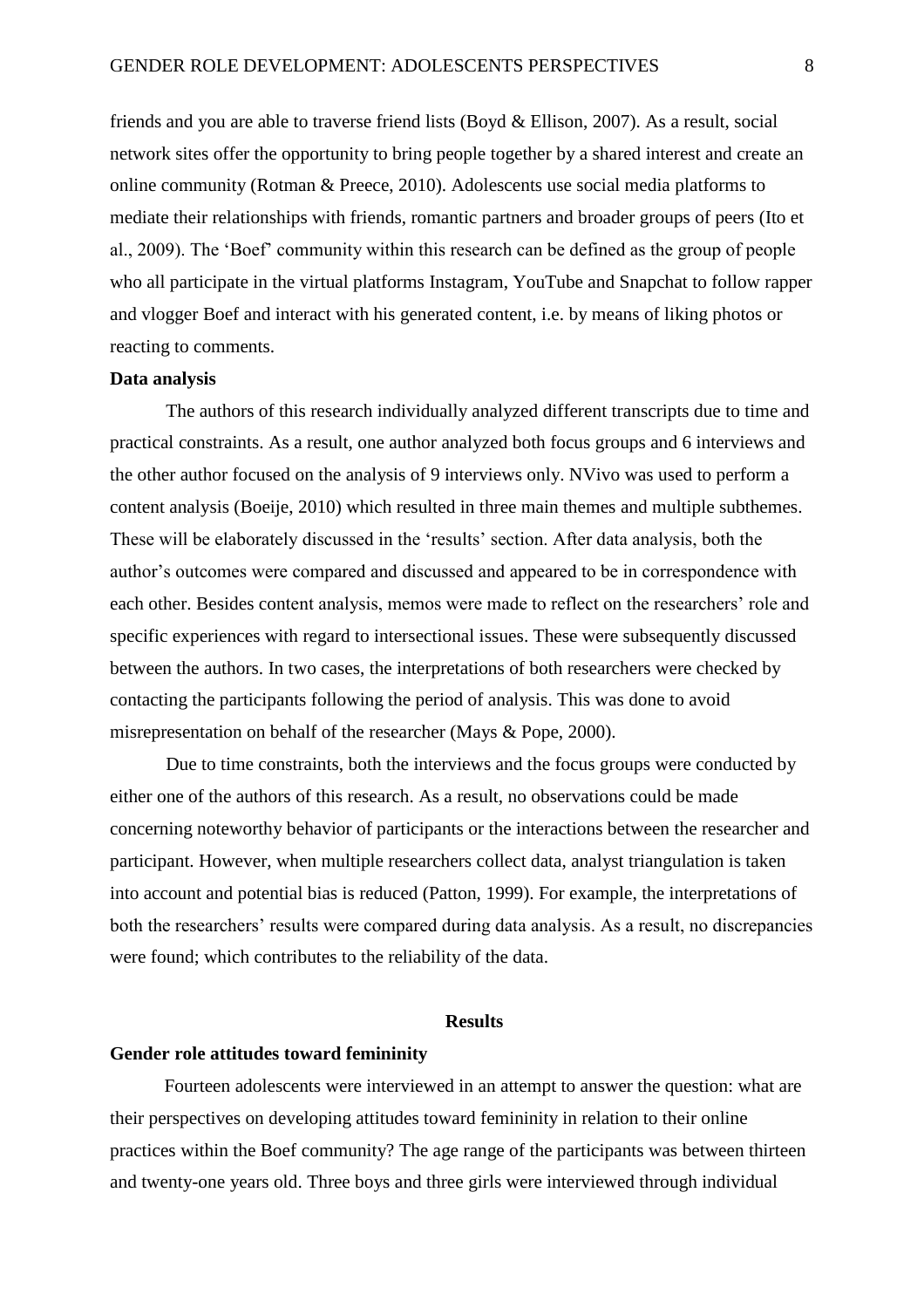open interviews. Next to that, two focus groups were organized in which the participants talked to their peers about different topics regarding the research question. The first group consisted of five girls and the second group of three girls.

While analyzing the data, two categories were distinguished between the expressions of the adolescents. The first category is called 'descriptions of femininity', expressions assigned to the first category give an insight on the similarities and differences between the adolescents' descriptions of femininity and those they relate to Boef. The aim of this category is to determine the current situation of the adolescents learning process on femininity. The second category is called 'the perspectives of the adolescents'; the aim of the category is to show more insight on what the opinions of the adolescents are on how they find they are able to learn about attitudes toward femininity through Boef's social media content.

Twelve different respondents (86%) made comments within the first category and their comments were divided between two themes: descriptions of femininity in general and descriptions of femininity regarding Boef. As a description of femininity in general eight respondents (57%) mentioned features on appearance. For example, when talking about appearance as a description of femininity in general the adolescents mentioned make-up, taking care of ones looks and behave politely. In addition, when talking about their description of femininity regarding Boef three respondents (21%) mentioned features on appearance. Namely, they mention appearances containing having a big butt, using a lot of make-up and using plastic surgery.

A contrast was noticeable regarding the perspectives of the respondents toward femininity. Namely, when describing femininity in general, four adolescents express that each person differs based on their personality and not on their gender (29%). On the contrary, five respondents (36 %) described femininity in general as a comparison to masculinity. For instance, they expressed how they think that women are more vulnerable, smarter and at a young age already more mature than men. In addition, when talking about femininity regarding Boef four different respondents (29%) explained that although Boef might sometimes insult women, they believe he actually thinks there is not really a difference between masculinity and femininity. But, within this theme, five other respondents (36%) expressed how they think Boef must find men are more dominant over women. Therefore, the respondents named contrary aspect regarding their description of femininity as they describe the similarities between the sexes, as well as the differences.

In addition, eight respondents (57%) expressed how they think a woman can make personal choices about the way she is showing her femininity. For example, "I think that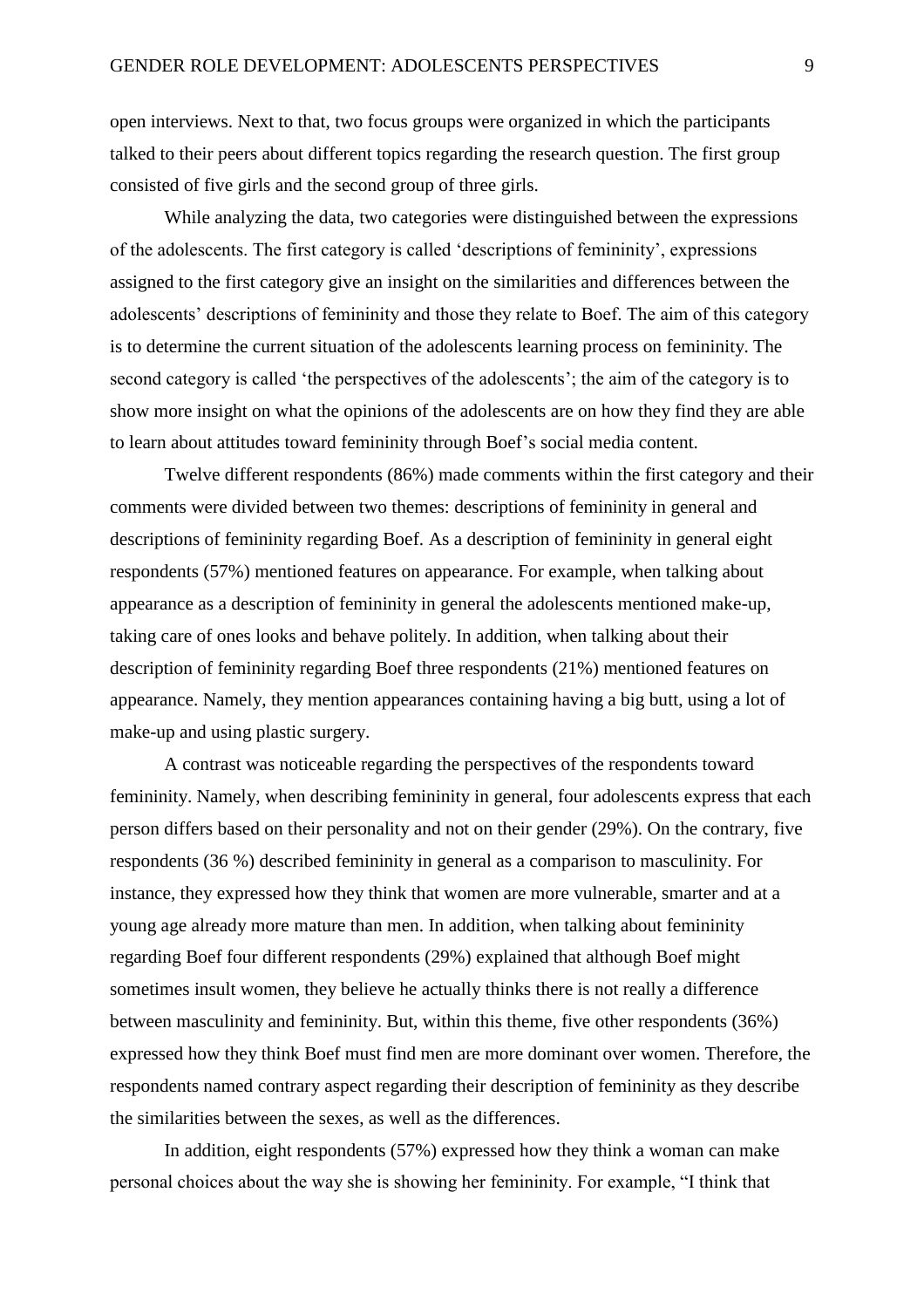normal women, they think more like, I do not want to be around you if you talk like that, if you behave that way. But that some women actually like it when men act like that." (A., female, age 14, personal interview, May, 5, 2019). This quote illustrates the way a respondent differentiates between 'normal' and 'other' women. Mentioning that the way Boef behaves and treats women is something to like or not to like, suggests that this is a personal choice. Also, the idea of multiple ways to show femininity is expressed when one of the respondents uses the word 'meiden'[girls] when talking about femininity in general, but when talking about femininity regarding Boef she names them 'wijven'[a 'loose' translation would be bitches]. Therefore, these examples suggest there might not be one true definition of femininity within the perspectives of the adolescents, but different attitudes a woman can choose from.

The second category, the perspectives of the adolescents*,* aims to give more insight into the adolescents' perspectives on developing their attitudes toward femininity through Boef's social media content. In this category, statements made by nine respondents (64%) were assigned to one theme: the learning process. Seven respondents (50%) express how Boef and his content on social media serve as an example to them. They described how seeing his popularity and the popularity of the women around him makes them insecure and want to look like Boef or these women. They also described the fear of other people taking an example of the way Boef interprets femininity. One respondent described how focusing on the content of one artist can make you more vulnerable for the influence of this artist, as it gives you just one example on how femininity can be interpreted. These results show that the adolescents feel social media gives them the opportunity to observe and take an example to Boef's attitudes.

In addition, four different respondents (29%) mention how the online community gives them new insights. As one of them explained: social media have the possibility to spread many different kinds of opinions fast and make its users discover content without explicitly looking for it, it brings one a lot of new information. In addition, another respondent during one of the focus groups describes how Boef's social media content can also lead to the normalization of an attitude. With her peers she discussed that with the use of social media, Boef has introduced the word 'kech'. She argues that 'kech' has become a way to callout girls like herself of whom people might think they behave in an inappropriate feminine way: "Yesterday also […] someone said to me as a joke, a friend of mine, you really are a kech!" (K., female, age 16, focus group, May, 13, 2019). Mentioning the way the word 'kech' is used by a friend as a joke, illustrates that the introduction of this word by Boef, in her experience has normalized the use of it. This possible normalization of using the word 'kech' was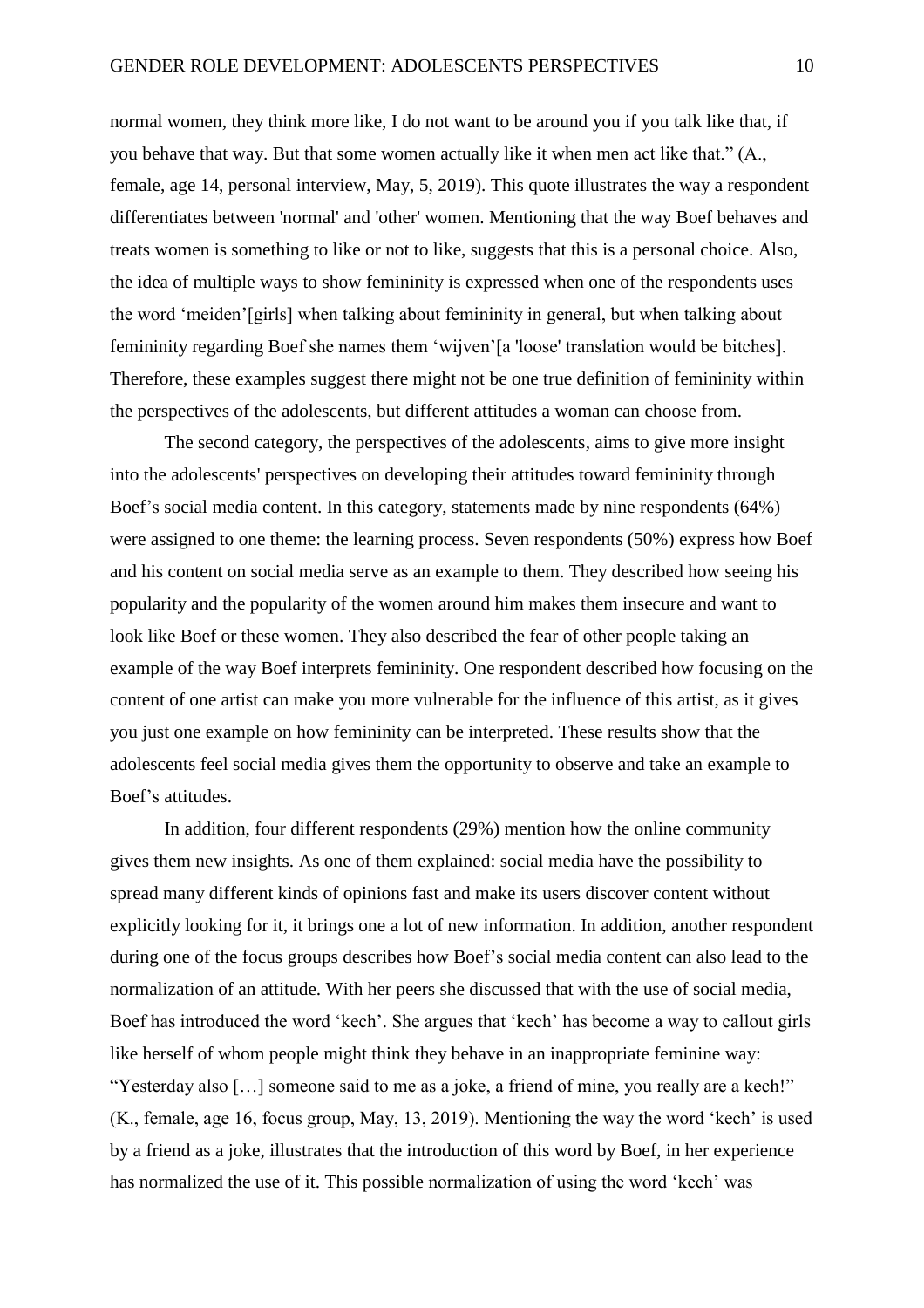expressed by a total of six respondents (43%). Thereby, two of them also described how Boef changed the normality of other perspectives on femininity, namely appearance and behavior. As this paragraph illustrates, the respondents have expressed how the features of social media might relate to the way they develop their attitudes toward femininity.

In summary, this section aimed to get more insight into the responses on the research question. Analyzing the data collected through both individual interviews and two focus groups among a total of fourteen adolescents, provided two categories. Next, the first category was divided between two themes. The first theme contained the expressions of twelve respondents (86%) about descriptions of femininity in general*.* Where the second theme contained the comments of eleven respondents (79%) about the descriptions of femininity regarding Boef. Within these themes it was shown that eight respondents (57%) mentioned features on appearance as a description of femininity in general and three respondents (21%) expressed features on appearance when talking about femininity regarding Boef. In addition, within both themes four respondents (29%) made remarks about the definition of femininity being on one's personality and not linked to one's gender. However, when describing femininity in general, five respondents (36%) described this concept naming comparisons toward men. Also, within the theme descriptions of femininity regarding Boef, four respondents (29%) expressed themselves using comparisons. Finally, eight respondents described (57%) the possibility of a woman choosing between different ways of showing her femininity. The second category aimed to give more insight into adolescents' perspectives on the development of their attitudes toward femininity through Boef's social media content. Seven respondents (50%) expressed Boef serving as an example them. Moreover, ten adolescents (71%) mentioned through the specific features of a social media community Boef shows them new insights and might cause a normalization of certain attitudes toward femininity.

# **Gender role attitudes toward masculinity**

Nine adolescents were interviewed in an attempt to answer the sub-question: what are their perspectives on developing attitudes toward masculinity in relation to their online practices within the Boef community? The age range of the participants was between thirteen and nineteen years old.

In total, three broad themes emerged from the data analysis: (a) personal views on masculinity in general; (b) typical behavior they assign to Boef and how they relate this to masculinity, and (c) perspectives on learning from social media and role models. All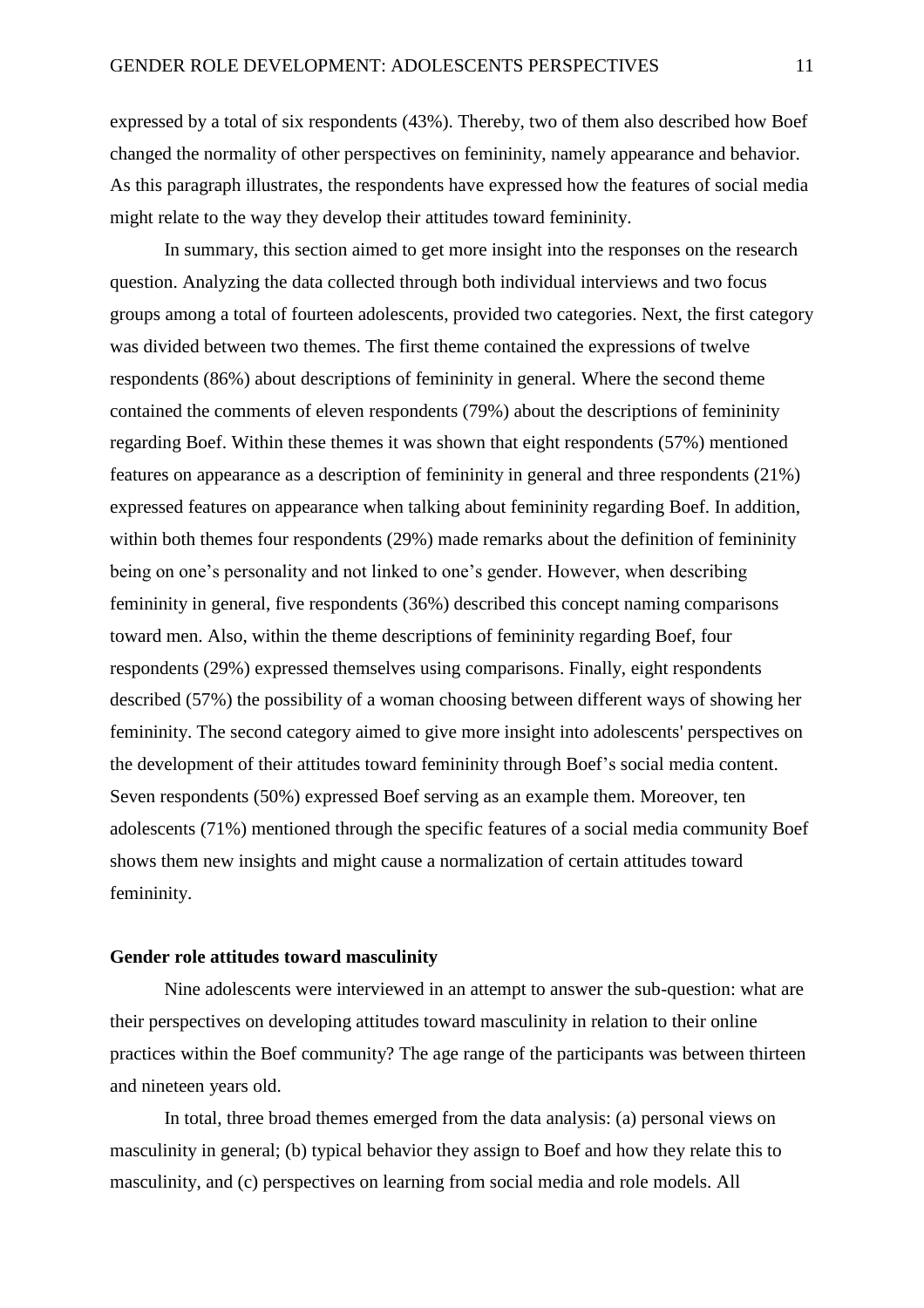respondents listened to Boef's music on a regular basis and the majority followed him on social media extensively. Whilst a few of the interviewees (22%) mentioned that they sometimes read and commented on Boef's media content, a majority (67%) agreed that there was no interest in participating in an online discourse; i.e. by posting comments themselves or interacting with other fans online. However, many respondents were able to explain that social media in general and role models play a significant role in their own identity development or the development of others. For this reason, the last theme focuses more on this issue rather than what was aimed for in the research question.

Interviewees were asked to share their personal views on masculinity. All respondents related this concept to masculine behavior. A division could be made in behavior that boys recognized in themselves; the way they actually felt; behavior that girls recognized in boys, and behavior that girls would rather see in boys. It is interesting to see that parallels can be drawn between these categories. For example, 'machismo' was literally mentioned by multiple interviewees as typical masculine behavior (44%; 2 boys, 2 girls) and was thus similarly labeled. Machismo can be described as strong or aggressive masculine pride. Respondent 1 (male) for example mentioned that he 'can come across really tough'. This respondent also said he identifies himself with Boef as he is familiar with street culture himself. This could explain his view on masculine behavior. On the other hand, respondent 5 (male) also assigned this type of behavior to himself, whereas he is a thirteen-year-old college student and not personally familiar with street culture at all. Moreover, two female respondents (age 13 and 14) also felt that boys in general 'boast' and 'act tough'. These statements show that machismo or acting tough come to mind when assessing masculine behavior, regardless of background. Another issue that both one girl and one boy mentioned was that 'boys are less serious than girls'. The male respondent mentioned that "if you ask any average twenty-year-old boy about life, you will find out he is less serious than a girl his age". This is an interesting remark, which will be addressed again in the next theme.

Other issues that boys assigned to masculine behavior were 'standing up for yourself' (22%) and 'showing respect to girls' (33%). The latter however is contradicted by one female respondent (age 14), who claimed that 'boys boast about how many girls they slept with' and 'boys can only be nice to me when they're not with friends'. This could indicate that she has had unfortunate encounters with boys in the past, which might be of influence in speaking about this matter. However, too little is known about personal circumstances of this respondent to put these statements into a bigger perspective.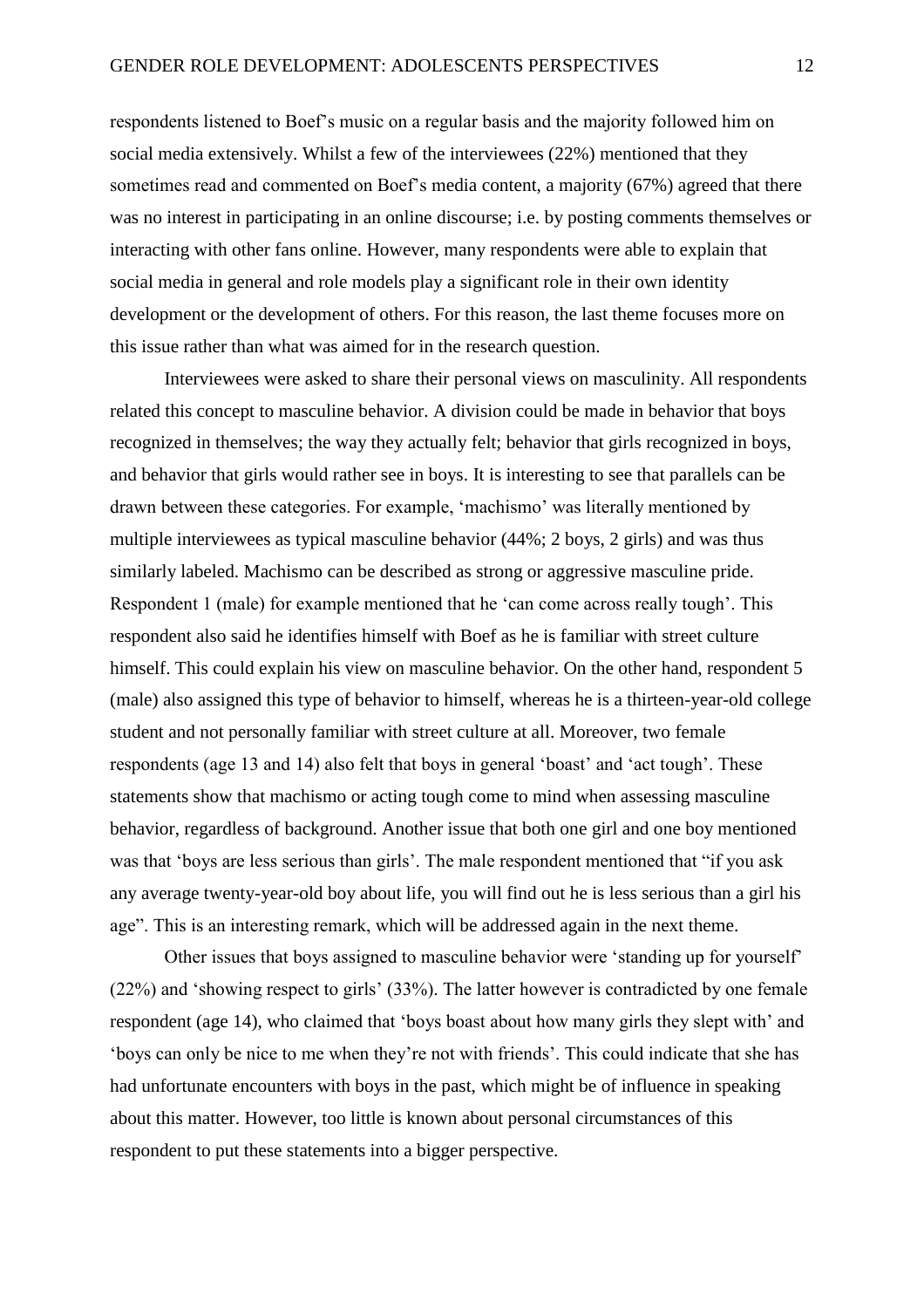A last thing to consider about views on masculinity in general is the information that two male respondents gave about the way they actually feel as a man: they both said that they are actually 'quite sensitive' on the inside. In turn, two girls mentioned that they wish 'boys would act less tough' and one girl thought it is 'attractive when a boy shows his true feelings'. These statements support the notion that boys feel the behavioral need to act tough and macho, whereas they actually feel different on the inside.

Interviewees were also asked to identify masculinity in Boef. A recurrent issue all girls and boys discussed during the interviews was a sense that Boef likes to 'show off' in terms of money and achieved successes. Five respondents linked this behavior to masculinity (3 boys, 2 girls). In addition, 'machismo' and 'boasting' were mentioned by two boys and can be linked to 'showing off'. For example, one interviewee said: "well, he [Boef] just talks about how much money he has, and sex, and that he is just really big". Another recurrent issue was that nearly all boys (44%) addressed Boef's misogynistic behavior when talking about masculinity. The female gender of the researcher may have influenced this outcome. For example, one male respondent continued to emphasize gender equality after having talked about Boef's lack of respect for women. One divergent discourse emerged when talking with Respondent 1 about Boef's misogynistic statements, as he directly stated that "you shouldn't take his [Boef] statements seriously". This inconsistent reaction may be due to the fact that this respondent is a major fan of Boef. As mentioned earlier, this respondent identifies himself with Boef on different levels, so when talking about this issue it seemed as if he felt the need to defend the rapper. Also girls discussed Boef's lack of respect for women (n=4), but some added that this is rather collective 'manly' behavior amongst hip hop artists or 'boys like Boef'. However, two girls (age 13 and 17) posed that they feel Boef or 'boys similar to Boef' actually do have respect for women. For example, one of the girls said: "I think it's silly, because you show an image of yourself to young people, so young people could copy what you show... But at the same time, you are actually normal, and you can also treat someone normally. So, a woman for example, or his girlfriend". In general, all girls felt very strongly about Boef's female unfriendly behavior and did not approve of this. Some more specific examples of Boef's misogynism were 'dominating women' or 'women being dependent on men' (33%; 1 boy, 2 girls) and 'only paying attention to a girl's looks' (11%, girl). A last distinctive issue that emerged is that Boef's lyrics should not be interpreted too literally, according to all except one male respondent. This could support the issue that is mentioned in the previous paragraph about 'boys being less serious than girls'.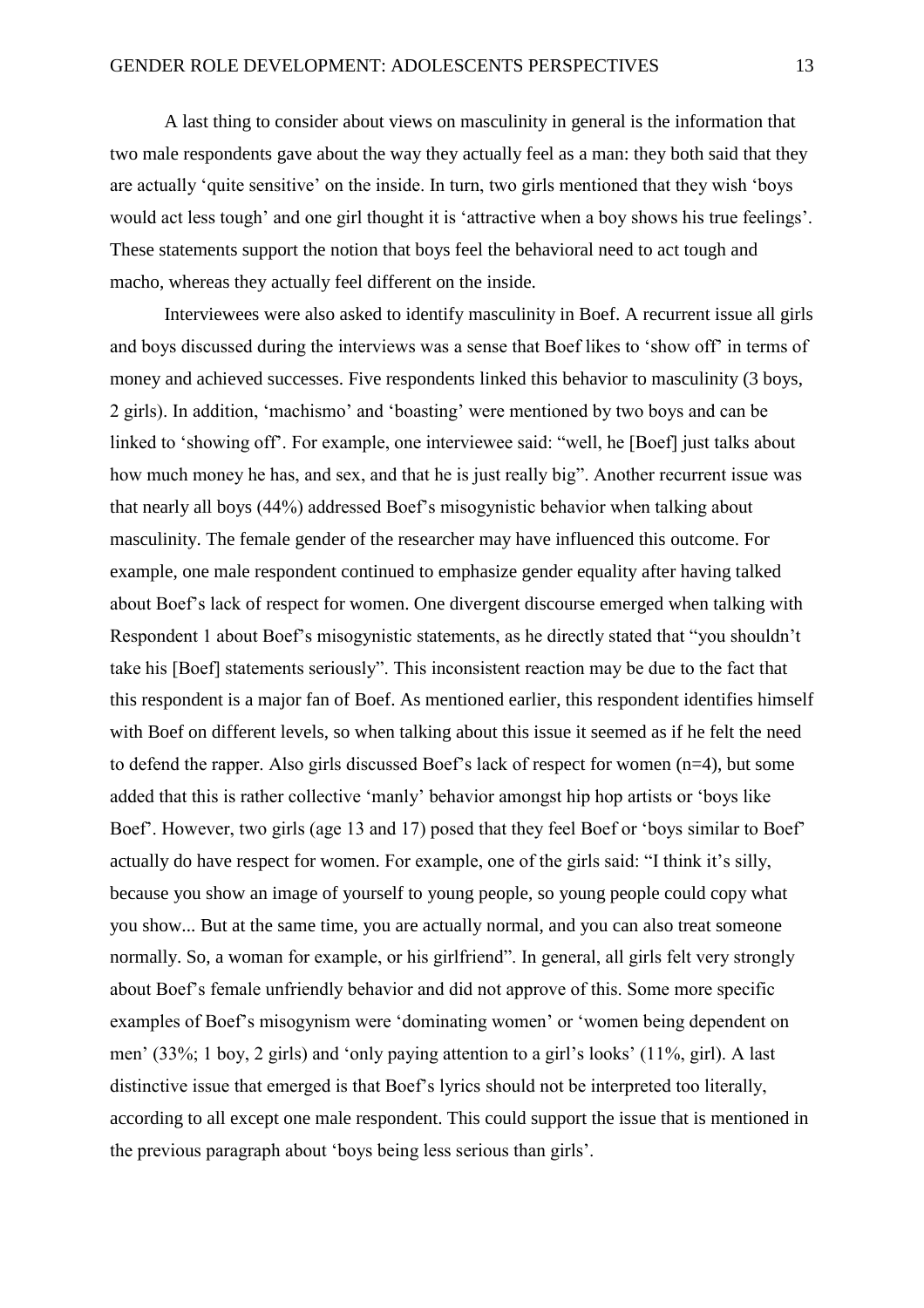Learning from role models nowadays mainly happens through social media, because these are the platforms on which they represent themselves, as is mentioned in the introduction. In this section, a connection is therefore implicitly made to social media when talking about learning from role models. A common view amongst interviewees when it comes to learning from role models is 'copying behavior', which boils down to the fact that young adults feel the need to copy behavior when they look up to a person; i.e. by means of having achieved success or being attractive. It is noteworthy that the majority of girls said that boys 'would also want many women and be rich' (33%); whereas boys (44%) mainly focused on looking up to material possessions. This means that there seems to be a discrepancy in how boys and girls think about each other. One male respondent diverged from the other respondents by explicitly expressing his concerns about copycat behavior. This respondent is originally from Syria and is close to and familiar with 'boys from the streets' in the Netherlands. He feels they might be heavily influenced by Boef's utterances because they can relate to him more. For example, he said: "Don't show them that school is not right for you. He just says 'go and make money', work illegally, crazy stuff, don't go to school. In some songs he says: 'fuck school, fuck books'"*.* This is supported by a girl of Moroccan descent, who said: "I think he.. Has a great impact on young people. Well, imagine, Boef hasn't finished his school... Then children might think 'oh well, Boef didn't finish school but he has become very famous' [..] children might think they don't need an education or something".

Together these results provide important insights both into the way young adults believe they learn from role models and into the way they perceive masculinity in general and in relation to Boef. When girls speak about typically masculine behavior, there is only one respondent who believes that boys in general show no respect to girls. Other female respondents rather link this type of behavior to 'boys like Boef'. These findings are supported by the fact that most boys acknowledge to recognize this in Boef's behavior; but claim to possess different norms and values and show different behavior themselves. However, it needs to be mentioned that some girls felt that boys might be susceptible for 'only wanting good-looking girls' like Boef; but boys appear to focus more on material possessions. The only boy in this sample who defends Boef's misogynistic statements says that 'girls can manipulate boys with their emotions'.

When trying to identify what young adults learn about masculinity in relation to being a fan of Boef, young people seem to be aware that behavior is easily copied; especially when exposed to it on a regular basis or when intrinsically interested in something. Moreover, these young people observe a growing popularity of hip hop music in the Netherlands and place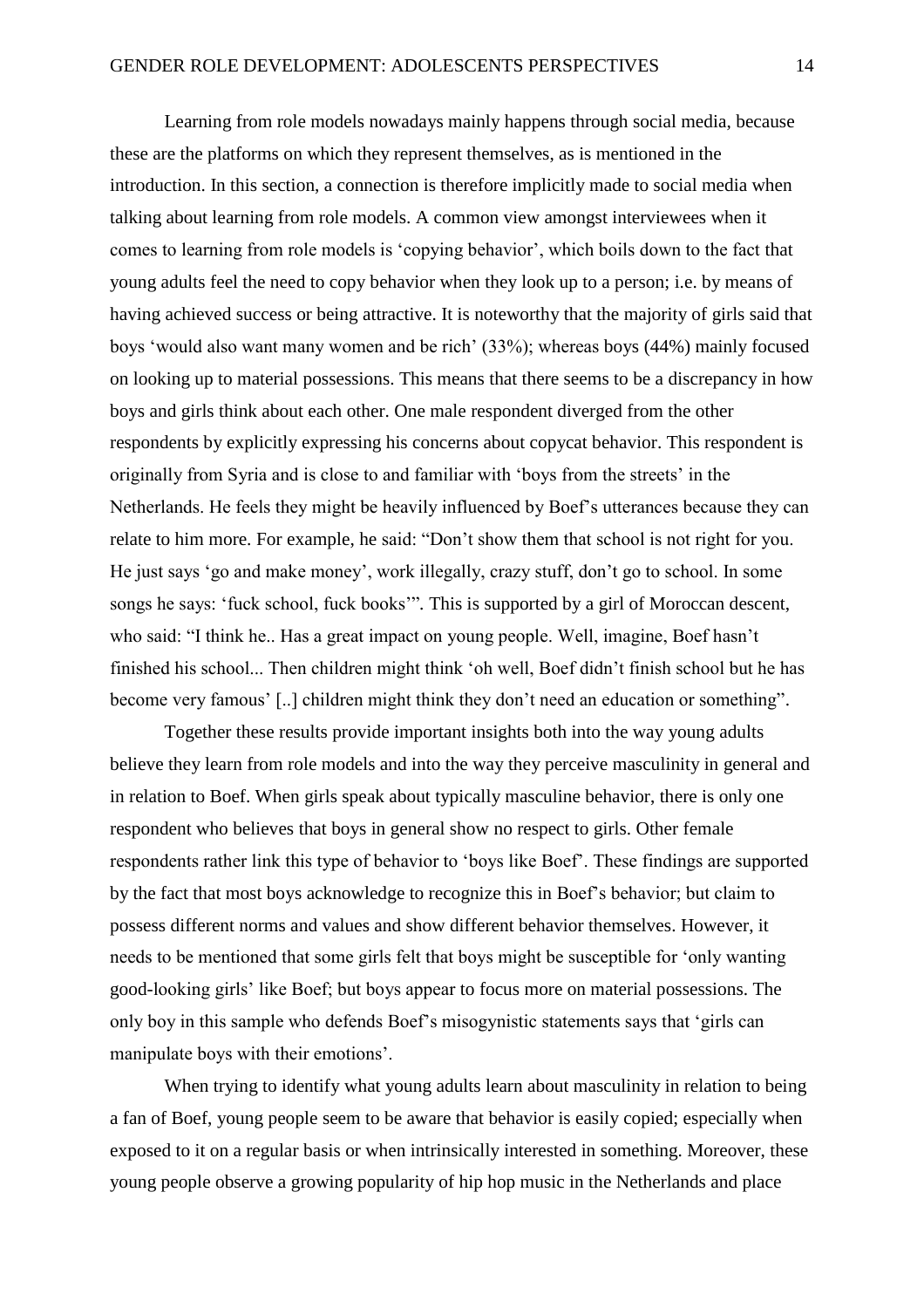Boef within this genre. Interestingly, many respondents speak in terms of 'them', when they speak about young people being influenced, instead of speaking about themselves. Furthermore, four respondents (3 boys, 1 girl) specifically mention that they feel Boef should do as he pleases and that his behavior does not affect them in any way.

# **Conclusion & discussion**

In an attempt to answer the main question, the results from both sub-questions about masculinity and femininity will be compared in this section. The relation between the answers will be discussed and substantiated.

It was established that there appears to be a relation between the adolescents' attitudes toward gender roles in general compared to their attitudes in relation to Boef. When describing attitudes toward masculine behaviour, comparisons were made to machismo. When talking about machismo and acting tough, many adolescents stated that they recognized this behavior within themselves or other boys. Moreover, when talking about Boef and the concept of masculinity, participants talked about the way Boef depicts machismo and "shows off" in terms of possessions and status. These results show a resemblance to the representation of gender role attitudes within street culture, as stated in the theoretical introduction by El Hadioui (2011) and Copes & Hochstetler (2003). In addition, there is fear of being weak as there is no parental control within street culture (El Hadioui, 2011). Moreover, van den Brink (2002) states that within the last decades adolescents have become more autonomous and their self-esteem has grown. They have therefore become more vulnerable to losing their self-respect. This is why showing vulnerability to your peers becomes something that needs to be avoided (Pels, 2003). As machismo creates status and respect among the peer group (El Hadioui, 2001; Pels, 2003), the attitudes toward masculine behavior, as participants have described, can be explained.

In comparing attitudes toward gender roles in general and attitudes in relation to Boef, another result was found. When analyzing expressions toward masculinity, it stands out that most descriptions are linked to behavior. This is remarkable, since most respondents mostly spoke about women's appearances when talking about general attitudes toward femininity. When reconsidering descriptions of feminine gender roles within street culture, it is noteworthy that girls are mentioned to be observed as lust objects (El Hadioui, 2013; Copes  $\&$ Hochstetler, 2003). As such, in being an object of desire, physical appearance is an important feature. Chrisler and McCreary (2010) describe this phenomenon by explaining the relation between attitudes toward masculinity and femininity. As women can be used as an object to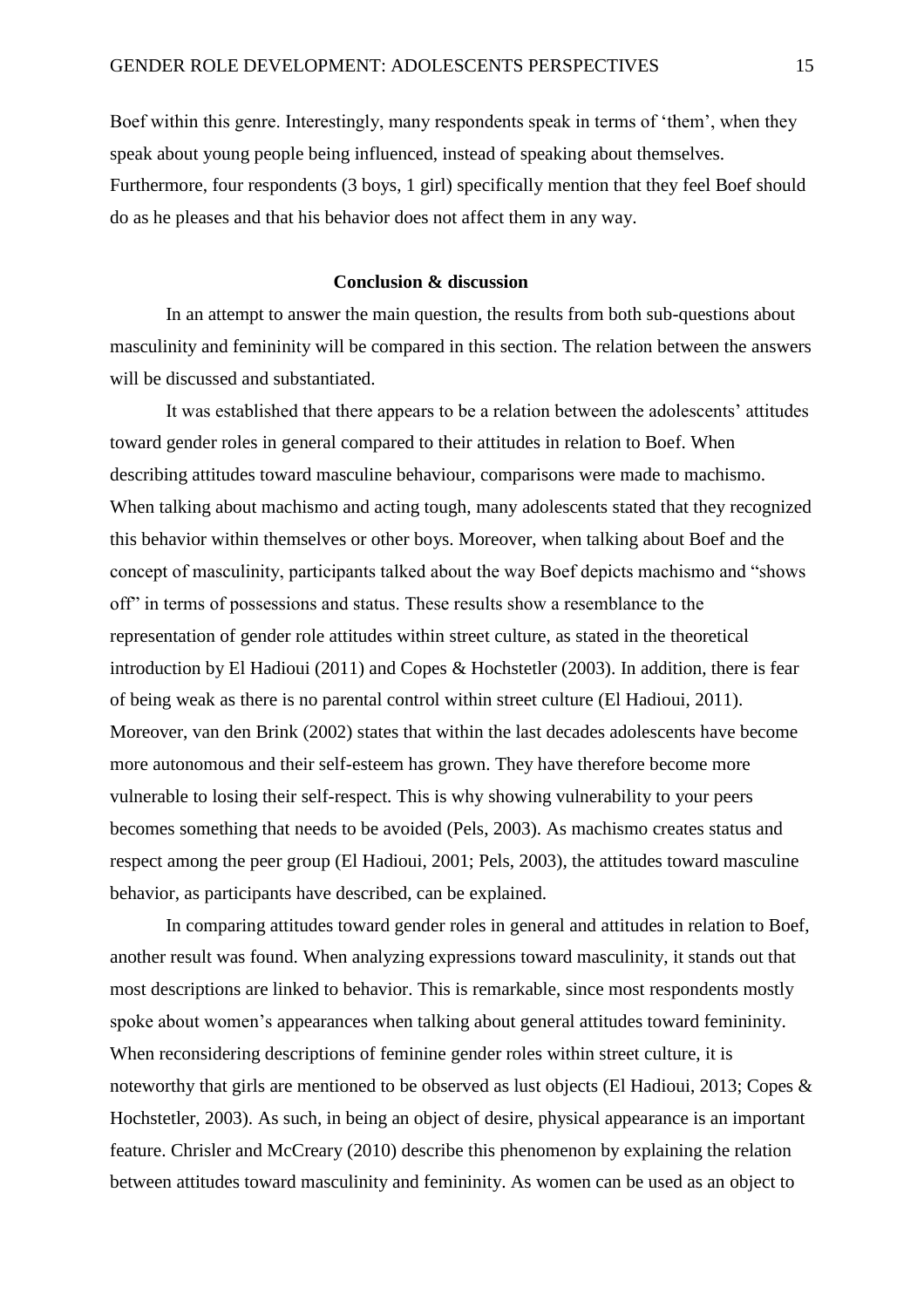facilitate men in their attempt to gain status and therefore respect, females are judged by their appearance instead of character or intelligence.

However, when reflecting on the relation between attitudes toward femininity, in contrast to the introduction of this article, there seems to be a difference between the way participants described femininity in general and femininity in relation to Boef. For example, femininity in general was described as taking care of one's looks and wearing make-up. In contrast to this, respondents mentioned having a big butt, using plastic surgery and wearing a lot of make-up when talking about femininity in relation to Boef. Moreover, respondents expressed how they feel femininity can be shown in different ways. According to them, girls can make a choice in depicting femininity. An explanation for these statements can be provided by taking into consideration that street culture can be of primary or secondary socialization. This can result in different attitudes toward the representation of gender roles (Anderson, 1999). The process of primary socialization applies to adolescents who have grown up on the streets, whereas secondary socialization concerns adolescents who are not fully integrated within the street life. Because the latter have grown up among other social cultures as well, they have alternative norms to choose from (Bourdieu, 1977). As such, they can easily switch between different lifestyles because they are psychologically detached. Besides, they often do not agree with some aspects of street culture; for example regarding views on femininity (El Hadioui, 2011). This was also evident in utterances about respecting or disrespecting females. When taking the participants' cultural backgrounds into account, it can be assumed that next to street culture they have other social cultures to choose from. These differences in cultural socialization might explain the differences between appearances the adolescents described. Moreover, this presumption was confirmed by one respondent who feels street culture has been of primary socialization to himself and some people he hangs out with. This explains how this makes him more able to relate to Boef's attitudes.

The main goal of this research was to gain insights into the perspectives of the adolescents on *how* they develop the attitudes described above, in relation to their online practices within the Boef community. When analyzing the results concerning this question, a main theme that could be established was "seeing Boef as an example". In particular, most adolescents described how they feel the way they develop their attitudes toward gender roles is, among other things, by copying some of Boef's attitudes (boys) or women's attitudes closely related to him (girls). For example, the majority of boys described how they project his behaviour to themselves; desiring to gain the same popularity, status or possessions. In addition, many girls described how they desire to copy the appearances of women who serve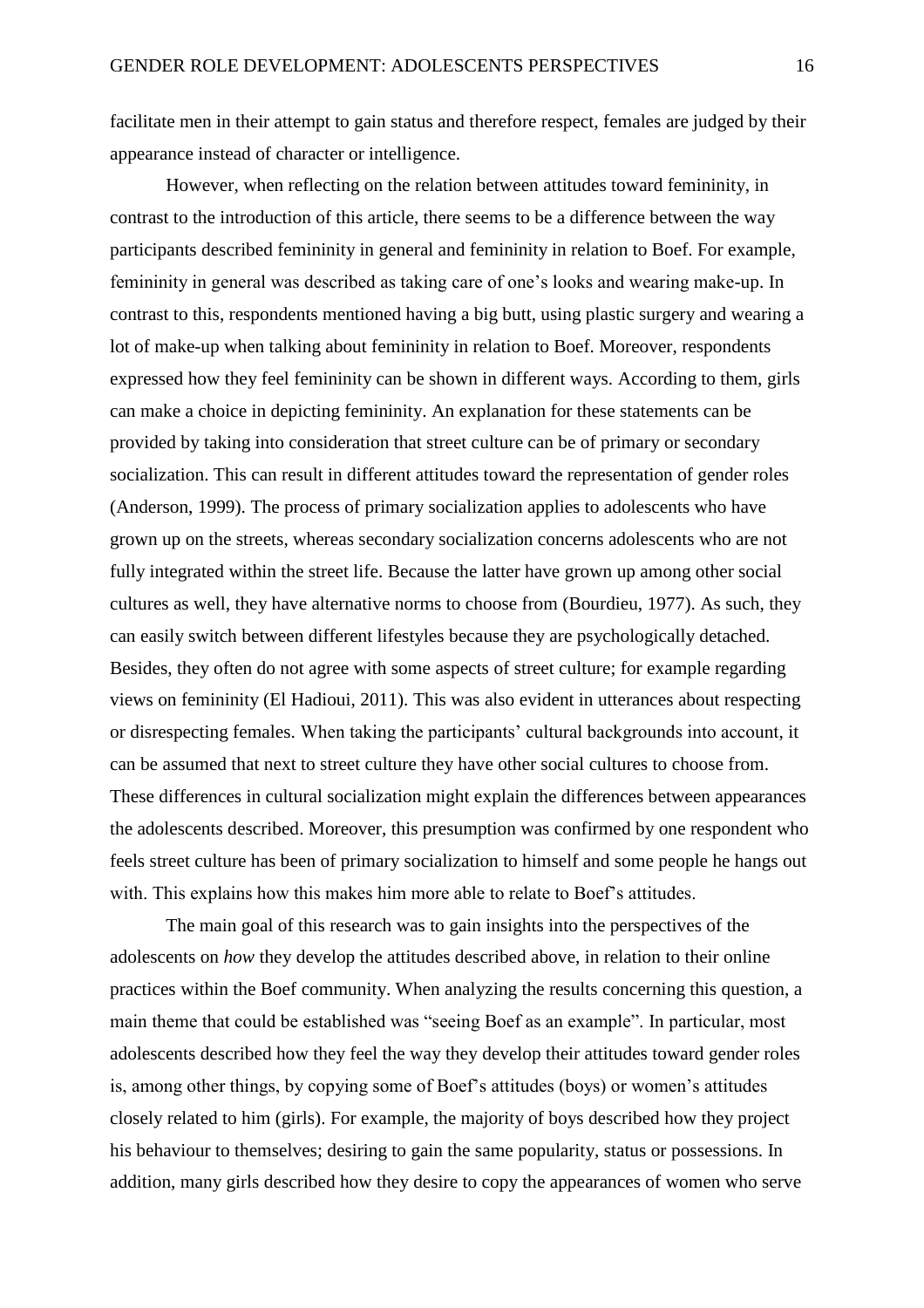as their role models. A resemblance between the descriptions of the adolescents about their identity developmental process and the theoretical research is shown. As stated in the introduction, attitudes are developed during adolescence by reflecting on the relations between one's self and one's immediate community (Davis, 2010). In addition, following Boef on social media seems to give adolescents some insight into the way he has achieved his popularity and success. This corresponds with earlier stated literature, describing how media figures play a key role within the identity developmental process of adolescents (Giles & Maltby, 2004). Thus, there seems to be a relation between the respondents' perspectives on gender role development and the way Erikson (1968) describes adolescents use behaviors and values of people around them and mould these into their own attitudes. Moreover, it is found that early adolescents are highly motivated to conform to social expectations. This means that among others, messages taken from the larger culture and the pressure to conform to peers, serve as factors that shape an adolescent's attitudes toward gender roles (Chrisler & McCreary, 2010). However, many respondents talked about their fear of other adolescents taking an example to Boef by copying his attitudes toward women. In addition to what is mentioned in the previous paragraph, this statement could be a result of secondary socialization which gives adolescents the awareness of different cultural beliefs and the opportunity to choose among different attitudes (Bourdieu, 1977).

In addition, most adolescents described their parental education as valuable in developing their attitudes toward gender roles. However, they also mentioned that they regard social media as complementary to this process, which subsequently leads to new attitudes. Moreover, they talked about specific characteristics of online communities. For example, they felt that social media offers the possibility to spread and show many opinions. Therefore, being exposed to both Boef's attitudes toward gender roles and attitudes shown in online interaction, following a role model online can lead to new insights. This expression corresponds with Preece's (2010) quote mentioned in the introduction, defining the concept of an online community as a virtual platform where a communal culture can be cultivated, adhering to specific norms. Moreover, participating in (online) hip-hop culture may give adolescents an alternative opportunity to push off their adult beliefs, but still get the acceptance and examples of an educator (Stephens, 2003).

In drawing conclusions within this research, it becomes clear that individual cultural contexts should be taken into account when uncovering perspectives of adolescents. For example, as demonstrated earlier, the attitudes toward femininity seem to differ when street culture has either been of primary or secondary socialization. This supports the notion of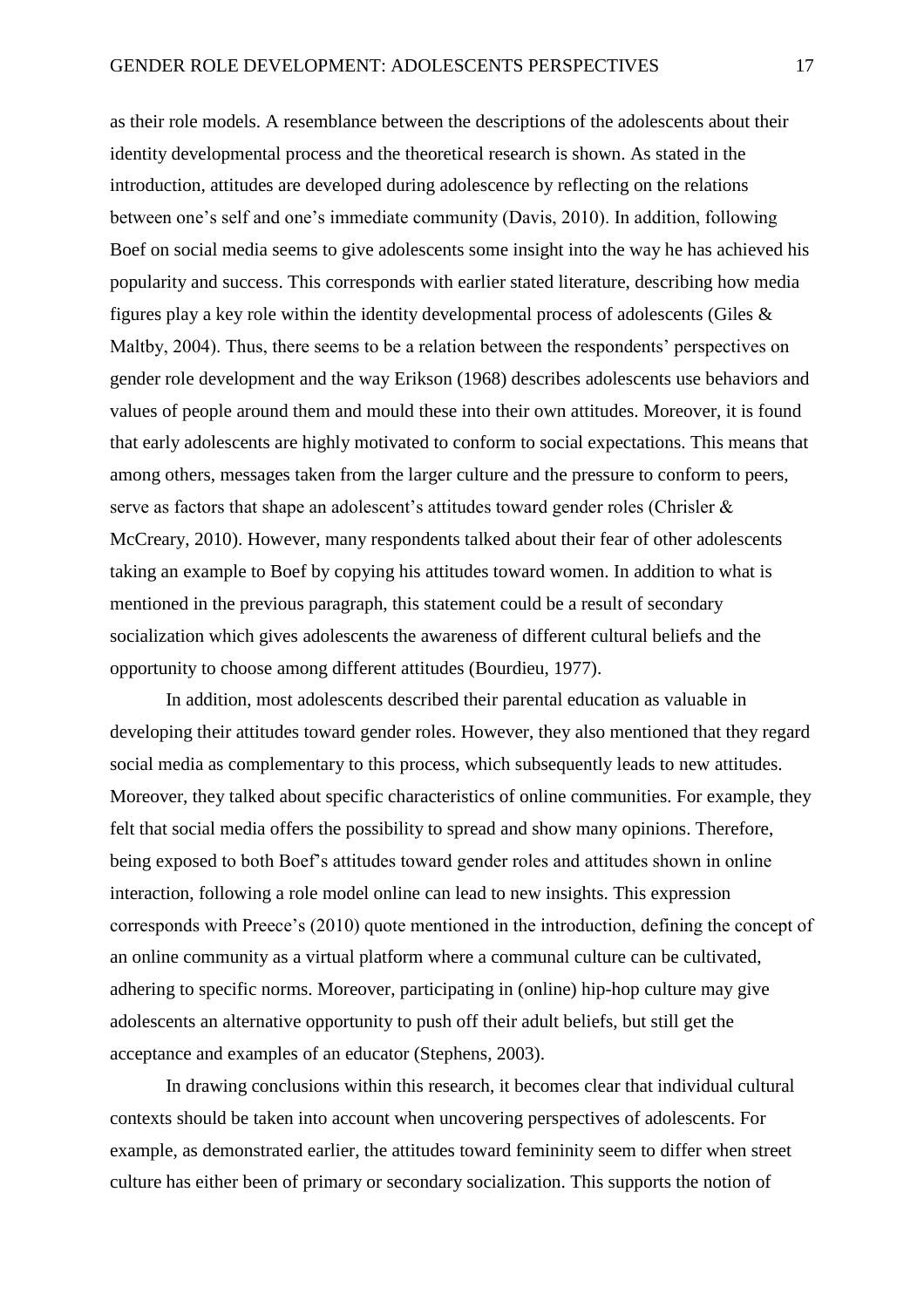using an intersectional lens when studying gender role development (Cho, Crenshaw, & McCall, 2013). Although this has been of constant awareness during this research, it has caused some limitations in the results. Due to time and practical constraints, it was not entirely possible to do multiple analyses in order to extensively examine the role of different cultural backgrounds. However, a distinction between the sexes was made to a large extent. Not being able to entirely analyze the results in terms of sectionality has caused the results to be less specific in details. It thus might have provided for generalized conclusions to some degree. For this reason, cultural backgrounds of the respondents should be analyzed more extensively and taken into account in future research.

Because the results of this research confirm previously stated literature, this strengthens the demand to do further research about the relationship between social media celebrities and the development of gender role attitudes among adolescents. Moreover, substantial research has been done on the development of young and middle-aged children, but much less attention has been paid to the development of attitudes toward gender roles among adolescents (Chrisler & McCreary, 2010). As previously stated, theories describe how gender role attitude development differs between primary or secondary socialization of street culture. It is therefore interesting for future research to examine the relation between adolescent perspectives on developing attitudes toward gender roles within an educational setting and developing attitudes through social media. A comparison between theoretical frameworks about adolescent's development within these different settings would provide more knowledge about this process. Moreover, it might contribute to a better understanding of ways adolescents can be stimulated in developing positive attitudes toward gender roles.

In conclusion, this research discovered resemblances between adolescent attitudes toward gender roles in general and in relation to Boef. Moreover, remarkable differences were found; which seem to suggest that adolescents are capable of choosing between different attitudes. The perspectives of adolescents on developing gender role attitudes in relation to their activities within the Boef community describe how Boef, being a social media celebrity, sets an exemplar to become popular and successful. In addition, respondents described how they model the examples Boef provides them within their own attitudes. Lastly, online platforms seem to give adolescents new insights on their attitudes toward gender roles.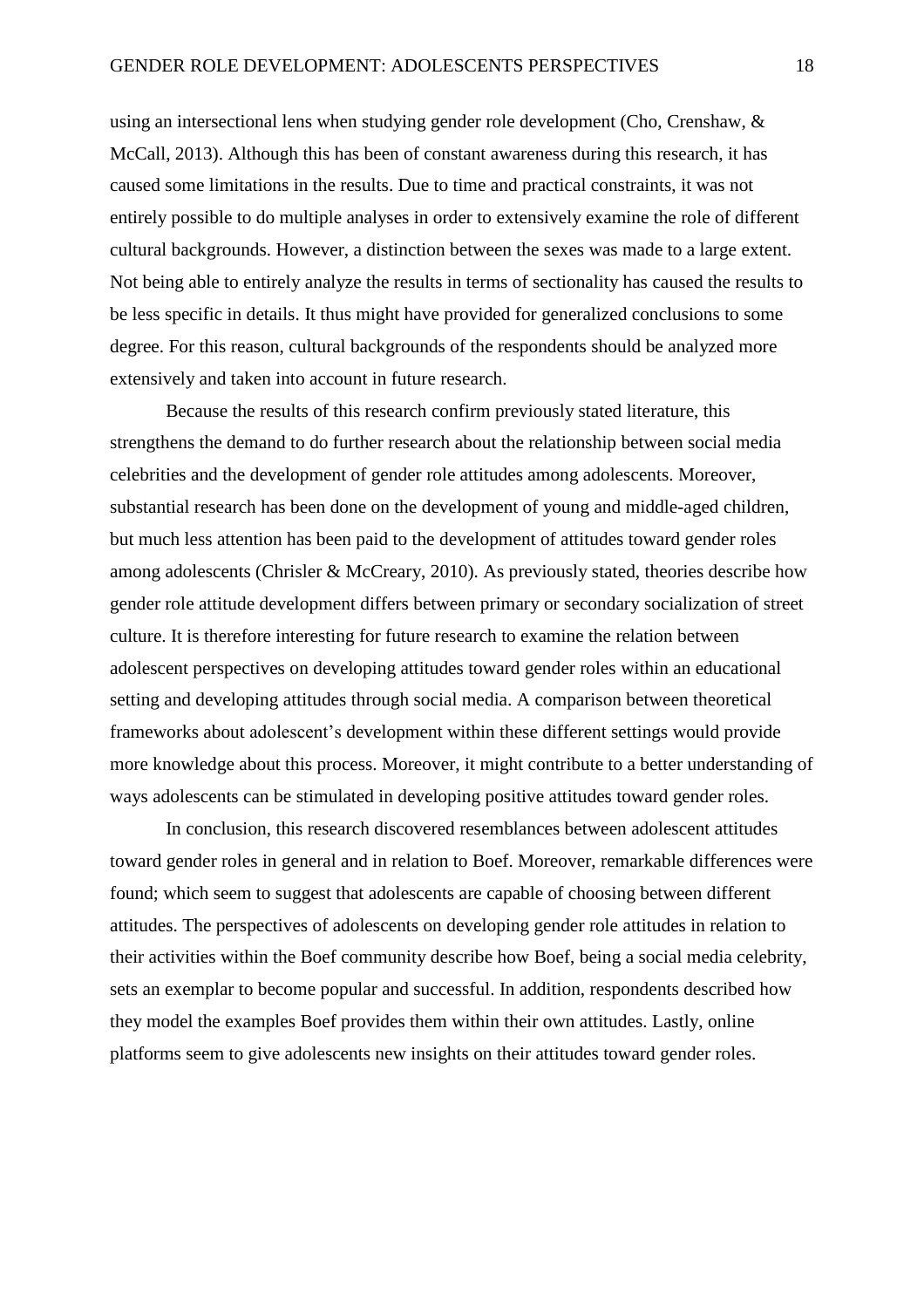#### **Bibliography**

- Abbas, O. L., & Karadavut, U. (2017). Analysis of the factors affecting men's attitudes toward cosmetic surgery: body image, media exposure, social network use, masculine gender role stress and religious attitudes. *Aesthetic plastic surgery*, *41*(6), 1454-1462.
- Adams, T. M., & Fuller, D. B. (2006). The words have changed but the ideology remains the same: Misogynistic lyrics in rap music. *Journal of Black Studies*, *36*(6), 938-957.
- Arnett, J. J. (1995). Adolescents' uses of media for self-socialization. *Journal of youth and adolescence*, *24*(5), 519-533.
- Baarda, D. B. (2005). MPM de Goede en J. *Teunissen, Basisboek Kwalitatief Onderzoek: Handleiding voor*.
- Barron, B., Gomez, K., Pinkard, N., & Martin, C. K. (2014). *The digital youth network: Cultivating digital media citizenship in urban communities*. MIT Press.
- Blaxter, L., Hughes, C., & Tight, M. (2010). How to Research: Maidenhead.
- Boehnke, M. (2011). Gender role attitudes around the globe: Egalitarian vs. traditional views. Asian Journal of Social Sciences, 39, 57-74
- Boeije, H. (2010). Doing qualitative analysis. *Analysis in qualitative research*, 93-121.
- Bouyeure, L. (2019). *Music#MeToo: het middel lijkt iets te willekeurig, maar de discussie is hard nodig*. Geraadpleegd 22 juni 2019, van https://www.volkskrant.nl/cultuurmedia/music-metoo-het-middel-lijkt-iets-te-willekeurig-maar-de-discussie-is-hardnodig~b061b2ff/
- Boyd, D. M., & Ellison, N. B. (2007). Social network sites: Definition, history, and scholarship. *Journal of computer‐mediated Communication*, *13*(1), 210-230.
- Christoffersen, A. (2017). Intersectional approaches to equality research and data. *Equality Challenge Unit*.
- Clarke-Stewart, A., & Parke, R. D. (2014). *Social development*. John Wiley & Sons.
- Copes, H., & Hochstetler, A. (2003). Situational construction of masculinity among male street thieves. *Journal of Contemporary Ethnography*, *32*(3), 279-304.
- Corner, J., & Pels, D. (Eds.). (2003). *Media and the restyling of politics: Consumerism, celebrity and cynicism*. Sage.
- Crenshaw, K. (1991). Mapping the margins: Intersectionality, identity politics, and violence against women of color. *Stan. L. Rev.*, *43*, 1241.
- Crouter, A. C., Whiteman, S. D., McHale, S. M., & Osgood, D. W. (2007). Development of gender attitude traditionality across middle childhood and adolescence. *Child Development*, *78*(3), 911-926.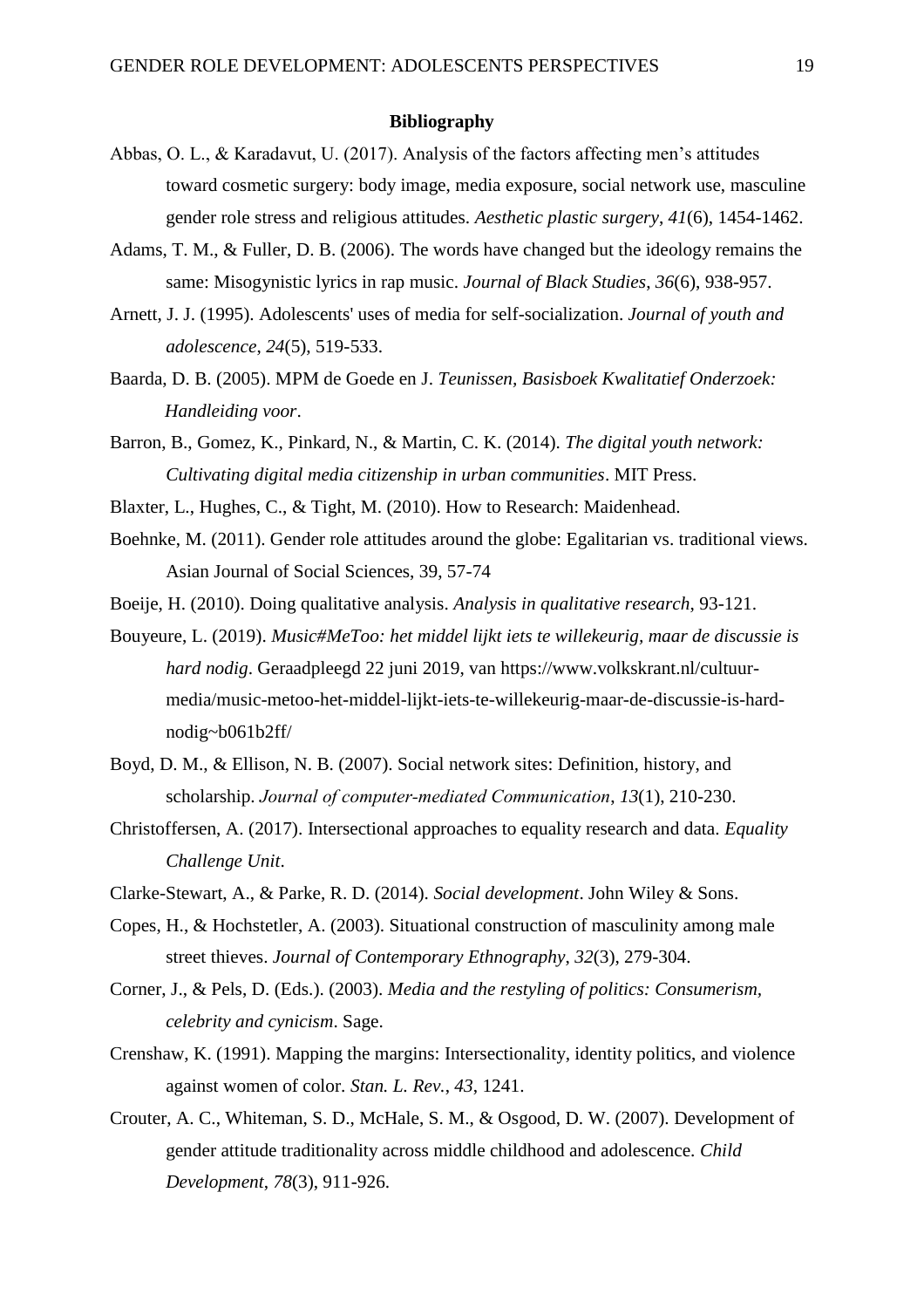- Davis, K. (2014). Youth identities in a digital age: the anchoring role of friends in young people's approaches to online identity expression. In *Mediated Youth Cultures* (pp. 11- 25). Palgrave Macmillan, London.
- De Nieuwe Maan. (2018). *Incident rond Boef: 'Seksisme of racisme omdat het Boef is?' | De Nieuwe Maan* [Video]. Geraadpleegd 28 maart 2019, van https://www.youtube.com/watch?v=8cfBpwc2iHk
- Duijsings, I., & van Niekerk, R. (z.d.). *"De cijfers van Nederlandse hiphop zijn extreem, echt extreem"*. Geraadpleegd 22 juni 2019, van https://nos.nl/op3/artikel/2265576-de-cijfers-van-nederlandse-hiphop-zijn-extreemecht-extreem.html
- Erikson, E. H. (1994). *Identity: Youth and crisis* (No. 7). WW Norton & Company.
- Evers, J. (2007). Kwalitatief interviewen, Kunst en kunde. Den Haag: Boom Lemma.
- Fan, P. L., & Marini, M. M. (2000). Influences on gender-role attitudes during the transition to adulthood. *Social Science Research*, *29*(2), 258-283.
- Frieze, I. & Ciccocioppo, M. (2009). Gender-role attitudes. In H. T. Reis & S. Sprecher (Eds.), *Encyclopedia of human relationships* (pp. 752-754). Thousand Oaks, CA: SAGE Publications, Inc. doi: 10.4135/9781412958479.n239
- van lGijssel, R. (2019). *Poppodia krijgen dankzij hiphop steeds meer kinderen over de vloer. Hoe passen organisatoren zich aan?* Geraadpleegd 28 maart 2019, van [https://www.volkskrant.nl/cultuur-media/poppodia-krijgen-dankzij-hiphop-steeds](https://www.volkskrant.nl/cultuur-media/poppodia-krijgen-dankzij-hiphop-steeds-%09meer-kinderen-over-de-vloer-hoe-passen-organisatoren-zich-aan~b54d26c8/)[meer-kinderen-over-de-vloer-hoe-passen-organisatoren-zich-aan~b54d26c8/](https://www.volkskrant.nl/cultuur-media/poppodia-krijgen-dankzij-hiphop-steeds-%09meer-kinderen-over-de-vloer-hoe-passen-organisatoren-zich-aan~b54d26c8/)
- Giles, D. C., & Maltby, J. (2004). The role of media figures in adolescent development: relations between autonomy, attachment, and interest in celebrities. *Personality and Individual Differences*, *36*(4), 813–822. doi:10.1016/s0191-8869(03)001545
- El Hadioui, I. (2011). Hoe de straat de school binnendringt. *Denken vanuit de pedagogische driehoek van de thuiscultuur, de schoolcultuur en de straatcultuur. Amsterdam: Van Gennep*.
- Halimi, M., Consuegra, E., Struyven, K., & Engels, N. (2016). The Relationship Between Youngsters' Gender Role Attitudes and Individual, Home, and School Characteristics: A Review. *SAGE Open*, *6*(3), 2158244016656230.
- Heerma van Voss, T. (2017). *Dit was het jaar van Boef*. Geraadpleegd 28 maart 2019, van https://decorrespondent.nl/7714/dit-was-het-jaar-van-boef/813180489660-261f917e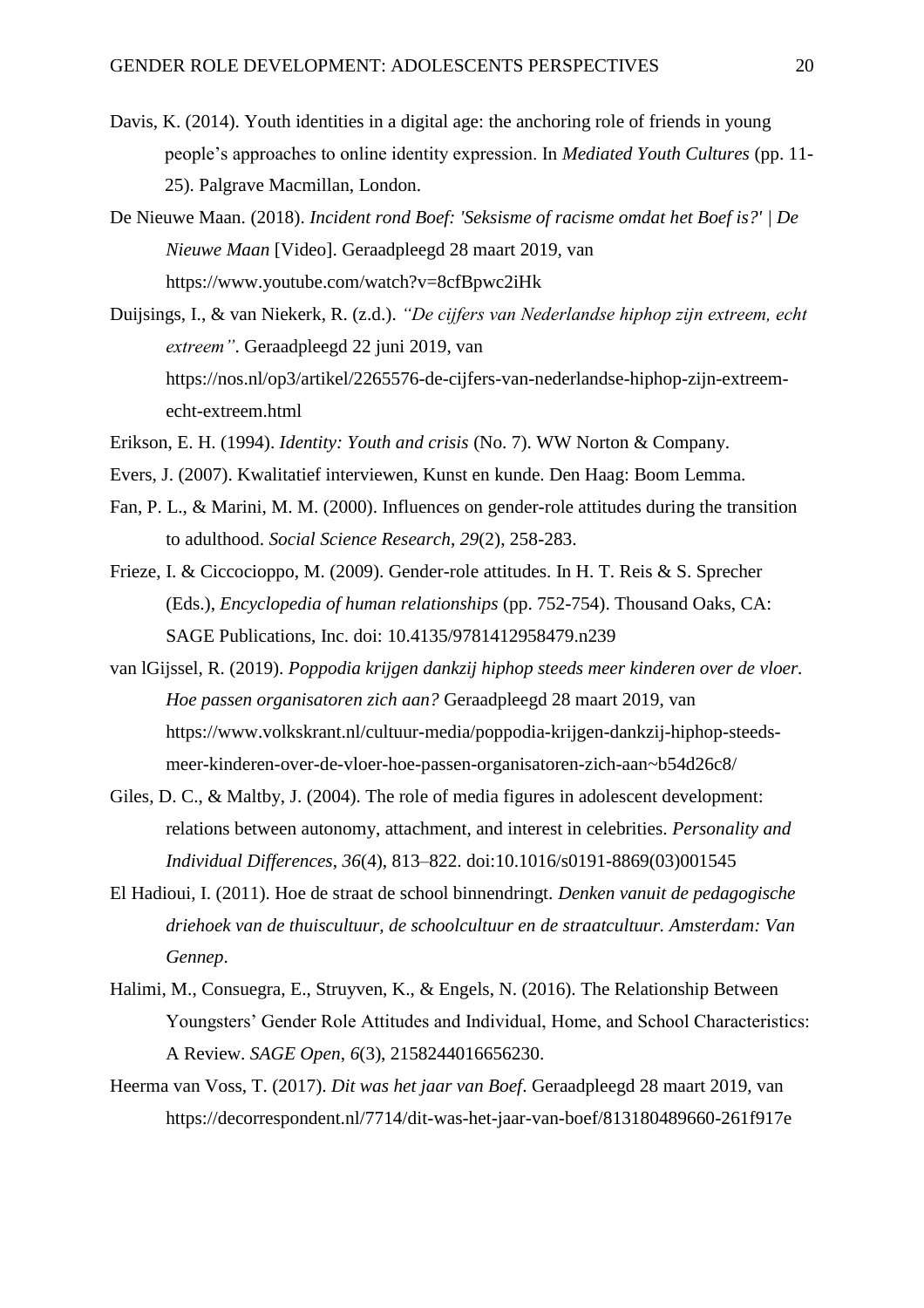- Ito, M., Horst, H. A., Bittanti, M., Stephenson, B. H., Lange, P. G., Pascoe, C. J., ... & Martínez, K. Z. (2009). *Living and learning with new media: Summary of findings from the Digital Youth Project*. MIT Press.
- Kessen, W. (1979). The American child and other cultural inventions. *American Psychologist*, *34*(10), 815.
- Kessler, S. J., & McKenna, W. (1978). Gender: An ethnomethod-ological approach. New York, NY: John Wiley.
- Kraak, H. (2018). *Straattaal of slecht vrouwbeeld: hoe vrouwonvriendelijk zijn de uitspraken van Boef?* Geraadpleegd 28 maart 2019, van https://www.volkskrant.nl/cultuurmedia/straattaal-of-slecht-vrouwbeeld-hoe-vrouwonvriendelijk-zijn-de-uitsprakenvan-boef~b1ef55c0/
- Kucinskas, J. (2010). A research note on Islam and gender egalitarianism: An examination of Egyptian and Saudi Arabian youth attitudes. *Journal for the Scientific Study of Religion*, *49*(4), 761-770.
- Light, B. (2013). Networked Masculinities and Social Networking Sites: A Call for the Analysis of Men and Contemporary Digital. *MCS- Masculinities and Social Change*, (2), 245–265.doi:10.4471/MCS.2013.34
- Lindsey, L. L. (2011). Gender roles: A sociological perspective (5th ed.). Upper Saddle River, NJ: Prentice Hall.
- Lutz, H. (2015). Intersectionality as method. *DiGeSt. Journal of Diversity and Gender Studies*, *2*(1-2), 39-44.
- Mays, N. & Pope, C. (2000). Qualitative research in health care: Assessing quality in qualitative research. In N. Mays and C. Pope (eds.) *Qualitative research in health care*  (50-52)*.* London: BJM Books, 1996.
- Nelson, C., & Keith, J. (1990). Comparisons of Female and Male Early Adolescent Sex Role Attitude and Behavior Deevlopment. *Adolescence*, *25*(97), 183.
- Neuman, D. (2014). Qualitative research in educational communications and technology: A brief introduction to principles and procedures. *Journal of Computing in Higher Education*, *26*(1), 69-86.
- Patton, M. Q. (1999). Enhancing the quality and credibility of qualitative analysis. *Health services research*, *34*(5 Pt 2), 1189.

Perry, I. (2004). *Prophets of the hood: Politics and poetics in hip hop*. Duke University Press.

Petchauer, E. (2009). Framing and reviewing hip-hop educational research. *Review of educational research*, *79*(2), 946-978.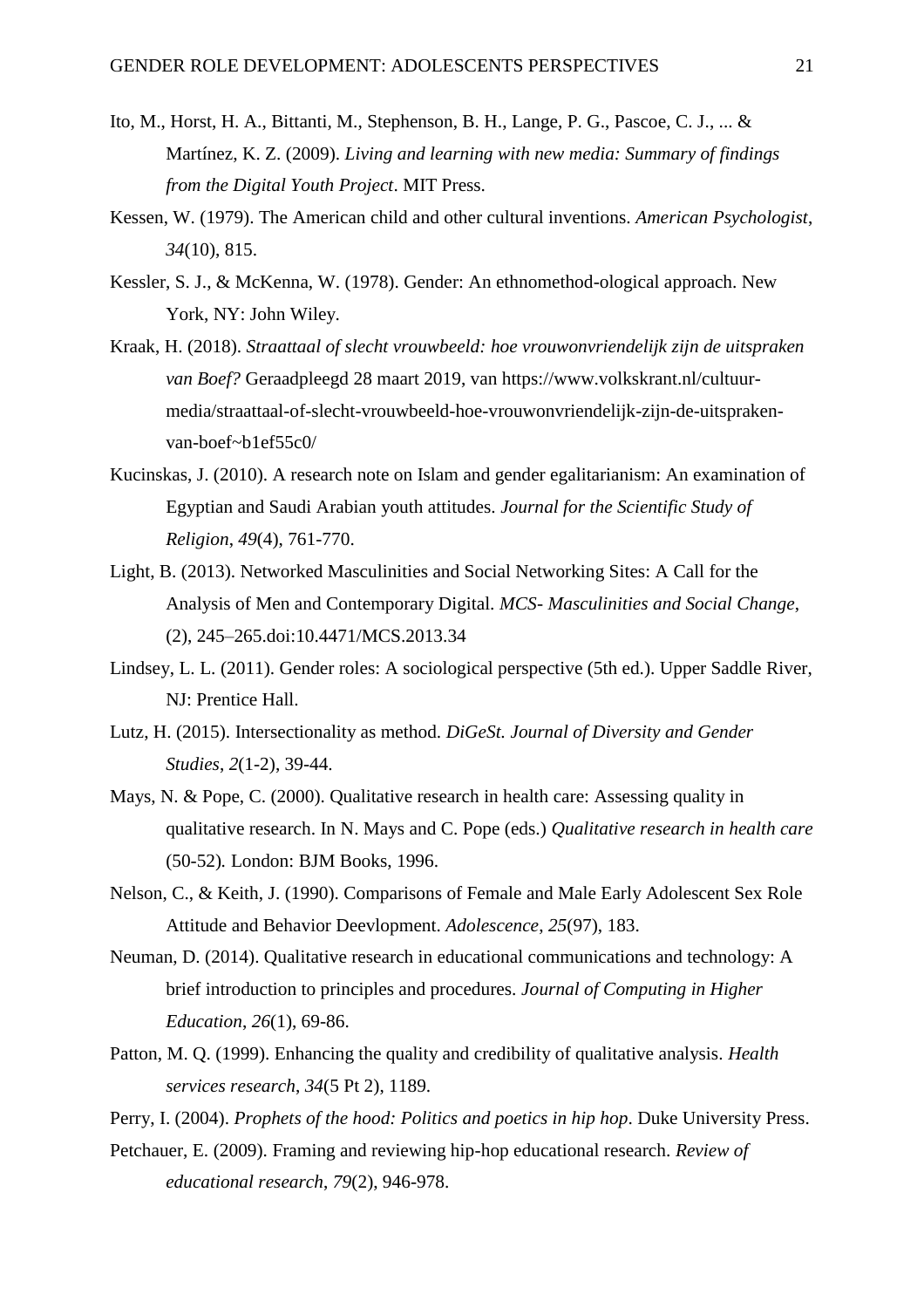Phoenix, A., Frosh, S., & Pattman, R. (2003). Producing contradictory masculine subject positions: Narratives of threat, homophobia and bullying in 11–14 year old boys. *Journal of Social issues*, *59*(1), 179-195.

Rogoff, B. (2003). *The cultural nature of human development*. Oxford university press.

- Rose, T. (2008). *The hip hop wars: What we talk about when we talk about hip hop--and why it matters*. Civitas Books.
- Rotman, D., & Preece, J. (2010). The'WeTube'in YouTube–creating an online community through video sharing. *International Journal of Web Based Communities*, *6*(3), 317- 333.
- Ritchie, J., Lewis, J., Nicholls, C. M., & Ormston, R. (Eds.). (2013). *Qualitative research practice: A guide for social science students and researchers*. Sage.
- Sagara, J., & Kang, R. H. (1998). Parents' effects on children's gender-role attitudes: A comparison between Japan and Korea. *Psychologia: An International Journal of Psychology in the Orient*.
- Sharpley-Whiting, T. D. (2007). Video Vixens, Beauty Culture, and Diasporic Sex Tourism. *Pimps Up, Ho's Down: Hip-Hop's Hold on Young Black Women*, 23-52.
- Stephens, D. P., & Few, A. L. (2007). The effects of images of African American women in hip hop on early adolescents' attitudes toward physical attractiveness and interpersonal relationships. *Sex Roles*, *56*(3-4), 251-264.
- Super, C. M., & Harkness, S. (1986). The developmental niche: A conceptualization at the interface of child and culture. *International journal of behavioral development*, *9*(4), 545-569.
- Van den Brink, G. (2002). *Geweld als uitdaging. De betekenis van agressief gedrag bij jongeren*. Utrecht: NIZW.
- Vignoles, V. L., Schwartz, S. J., & Luyckx, K. (2011). Introduction: Toward an integrative view of identity. In *Handbook of identity theory and research* (pp. 1-27). Springer, New York, NY.
- Vuijsje, R. (2016). *Boef: 'Nederland zou ook trots op mij kunnen zijn'* Geraadpleegd 28 maart 2019, van https://www.volkskrant.nl/nieuws-achtergrond/boef-nederland-zou-ooktrots-op-mij-kunnen-zijn~b7b90109/
- Vygotsky, L. (1978). Interaction between learning and development. *Readings on the development of children*, *23*(3), 34-41.
- Wright, M. F. (Ed.). (2016). *Identity, Sexuality, and Relationships among Emerging Adults in the Digital Age*. IGI Global.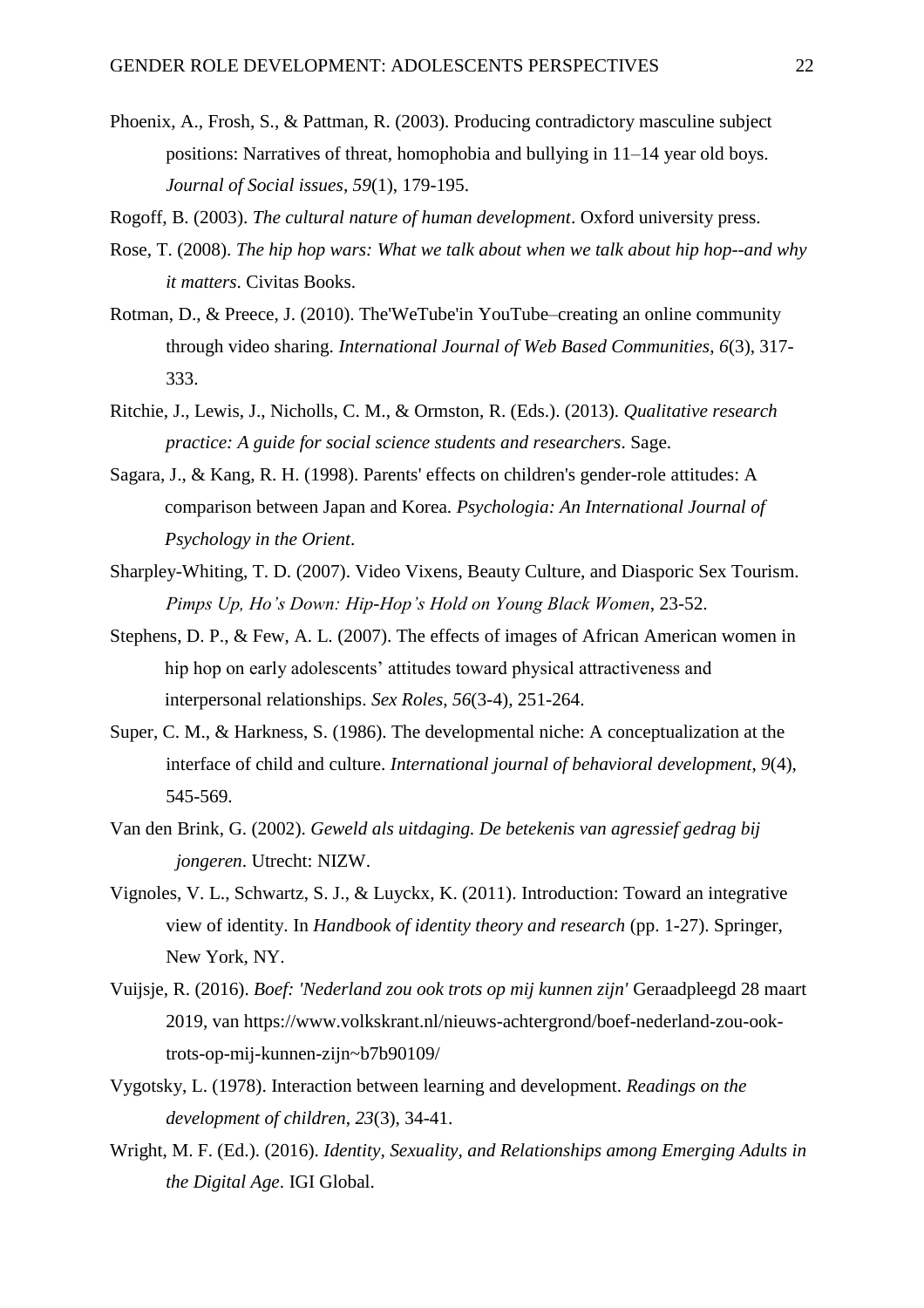| Participant    | Age | Gender | Ethnicity  | Education  |
|----------------|-----|--------|------------|------------|
| $\mathbf{1}$   | 20  | male   | Iraqi      | mbo 4      |
| $\overline{2}$ | 13  | female | Dutch      | <b>VWO</b> |
| 3              | 17  | female | Moroccan   | hbo        |
| $\overline{4}$ | 19  | male   | Dutch      | mbo 2      |
| 5              | 13  | male   | Dutch      | <b>VWO</b> |
| 6              | 19  | male   | Syrian     | mbo 4      |
| 7              | 15  | female | Dutch      | <b>VWO</b> |
| 8              | 16  | male   | Indonesian | mbo $3/4$  |
| 9              | 14  | female | Dutch      | vmbo       |
| 10             | 17  | female | Dutch      | mbo $3/4$  |
| 11             | 17  | female | Dutch      | mbo $3/4$  |
| 12             | 19  | female | Dutch      | mbo $3/4$  |
| 13             | 17  | female | Maroccon   | mbo $3/4$  |
| 14             | 18  | female | Dutch      | mbo $3/4$  |
| 15             | 21  | female | Dutch      | mbo $3/4$  |
| 16             | 17  | female | Dutch      | mbo 3/4    |
| 17             | 16  | female | Dutch      | mbo $3/4$  |
|                |     |        |            |            |
| Author         | Age | Gender | Ethnicity  | Education  |
| $\mathbf{1}$   | 27  | female | Dutch      | university |
| $\overline{2}$ | 33  | female | Dutch      | university |

# **Appendix I**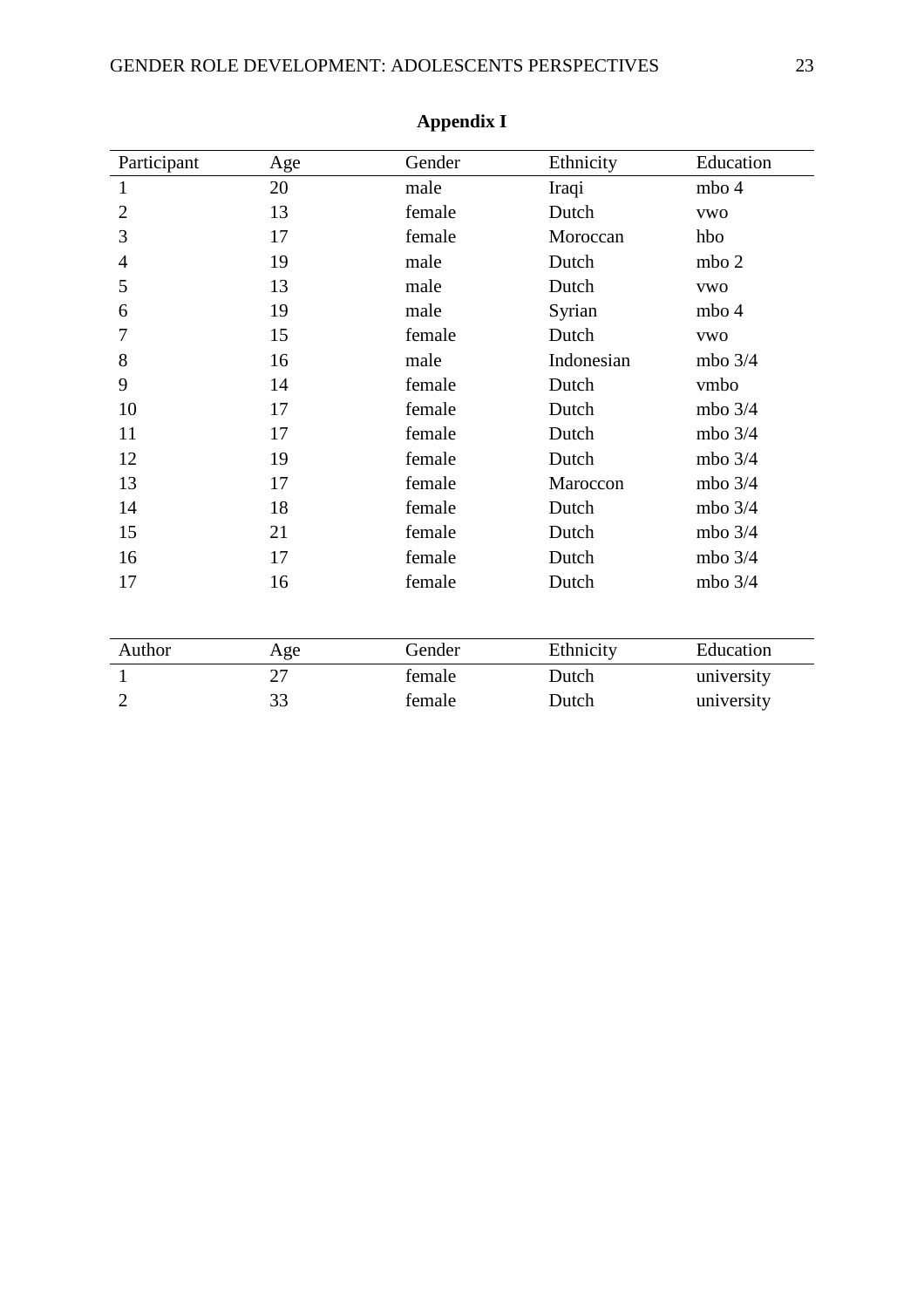#### **Appendix II**

| Demographics |
|--------------|
| Age          |
| Gender       |
| Ethnicity    |
| Education    |

## *Online Boef Community*

Can you describe when and how you first came in contact with Boef's work? Can you explain your opinions about Boef? And about his work? What do you think makes Boef a successful artist? How do you feel about reacting on stuff Boef posts online? Does Boef inspire you with is online activities? In what way? Did you ever feel like criticizing Boef's online activities?

# *Development*

Can you explain about the way you stay up to date about Boef's online activities? Did Boef help you develop your attitudes toward certain topics? Did the online community around Boef help you develop your attitudes toward certain topics? Can you explain how you tend to develop your attitudes toward certain topics?

# *Gender roles*

How would you describe masculinity/femininity? What kind of aspects concerning masculinity/femininity do you find in relation to Boef? How did you develop your perspectives toward masculinity/femininity? Can you identify yourself to Boef or the women surrounding Boef? How do you experience masculinity/femininity based on Boef's online content?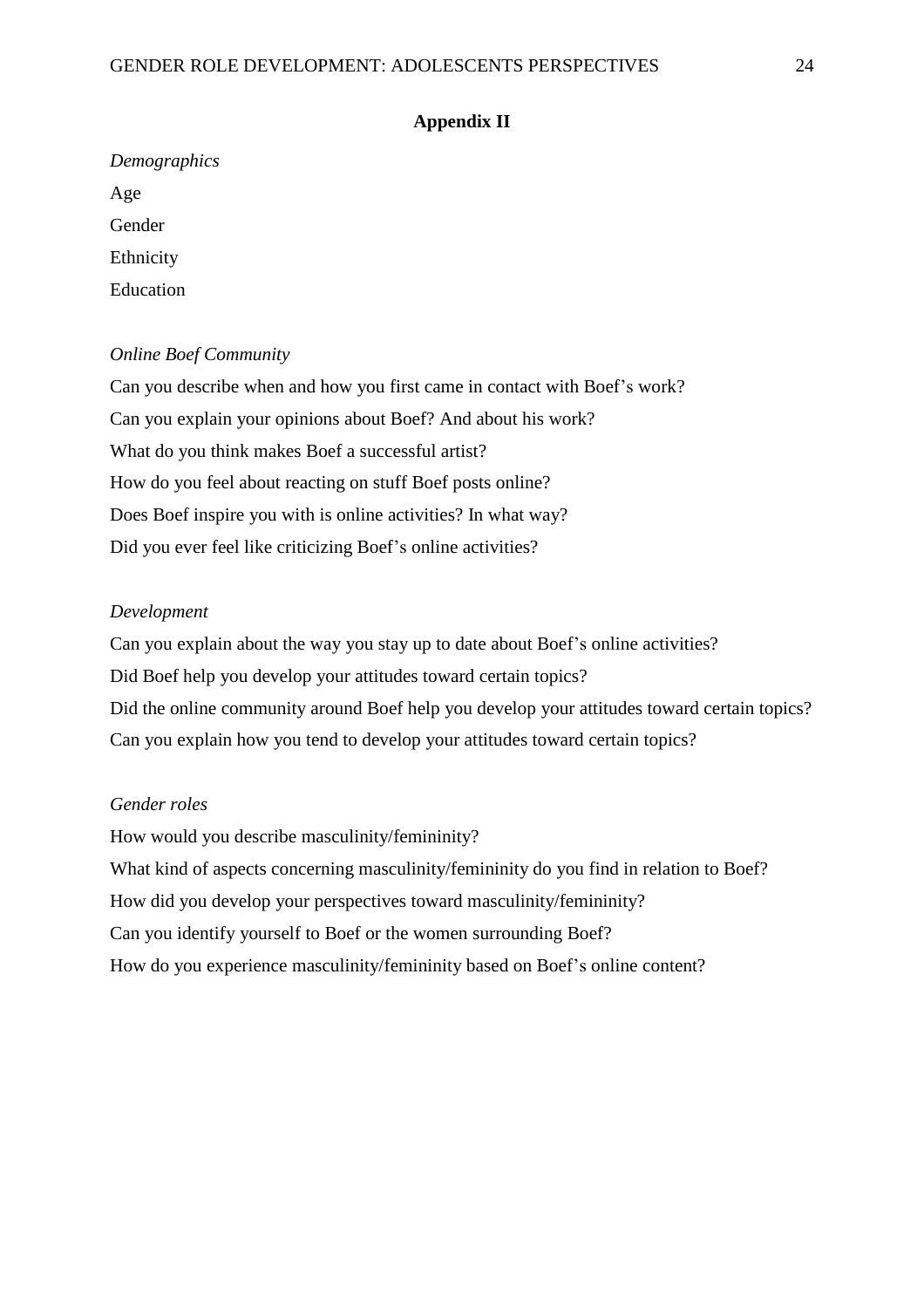#### **Appendix III**

#### **Informed consent participants**

Ik verklaar hierbij op voor mij duidelijke wijze te zijn ingelicht over de aard en methode van het onderzoek, zoals uiteengezet in de uitnodiging voor dit onderzoek.

Ik stem geheel vrijwillig in met deelname aan dit onderzoek. Ik behoud daarbij het recht deze instemming weer in te trekken zonder dat ik daarvoor een reden hoef op te geven. Ik besef dat ik op elk moment mag stoppen met het onderzoek.

Als mijn onderzoeksresultaten worden gebruikt in wetenschappelijke publicaties, of op een andere manier openbaar worden gemaakt, dan zal dit volledig geanonimiseerd gebeuren. Mijn persoonsgegevens worden niet door derden ingezien zonder mijn uitdrukkelijke toestemming. Als ik meer informatie wil, nu of in de toekomst, dan kan ik me wenden tot Anouk de Kok (06-81293304) of Ruby van Vliet (06-28954975).

• Ik begrijp de bovenstaande tekst en ga akkoord met deelname aan het onderzoek. Naam:

Handtekening:

Datum:

#### **Informed consent parents**

Uw kind heeft aangegeven interesse te hebben in deelname aan ons onderzoek onder jongeren die naar Boef luisteren en hem volgen op social media.

Middels interviews willen wij onderzoeken op welke manier jongeren zelf denken te leren van het volgen van Boef binnen een digitale omgeving. De interviews zullen ongeveer 45 minuten duren.

Het is belangrijk te benoemen dat uw kind geheel vrijwillig instemt met deelname aan dit onderzoek. Uw kind wordt daarbij het recht behouden deze instemming weer in te trekken zonder daarvoor een reden op te geven. Uw kind mag op ieder moment met het onderzoek stoppen.

Wanneer de verkregen onderzoeksresultaten worden gebruikt in wetenschappelijke publicaties, of op een andere manier openbaar worden gemaakt, dan zal dit volledig geanonimiseerd gebeuren. De persoonsgegevens van uw kind worden niet door derden ingezien zonder uitdrukkelijke toestemming.

Als u meer informatie wilt, nu of in de toekomst, dan kunt u zich wenden tot Anouk de Kok (06-81293304) of Ruby van Vliet (06-28954975).